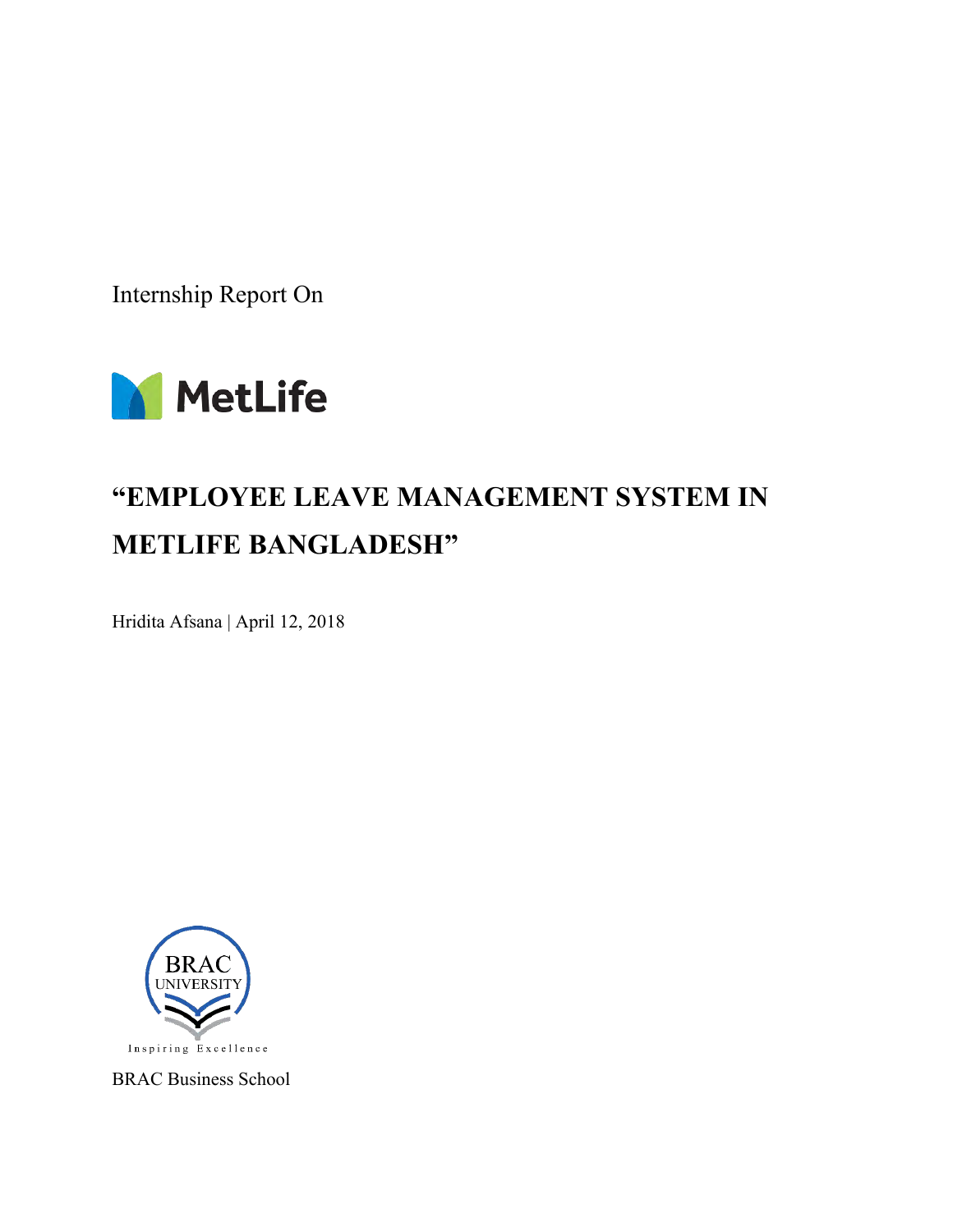

BRAC Business School

# **Internship Report on Employee Leave Management System In MetLife Bangladesh**

Hridita Afsana ID: 14104044 BRAC Business School BRAC University

Ms. Tanjina Shahjahan Lecturer Room: UB20503 BRAC Business School BRAC University

April 12, 2018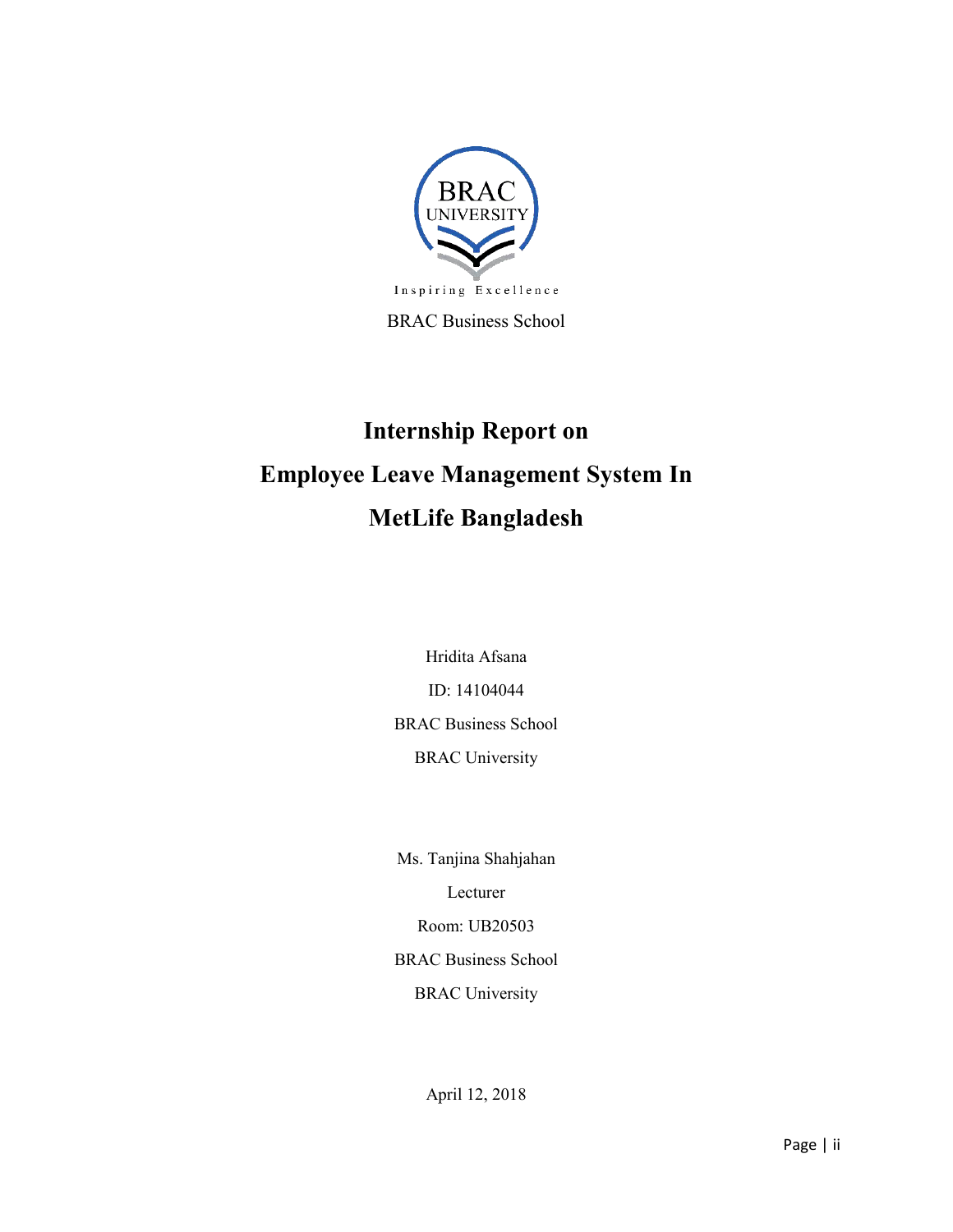#### **Letter of Transmittal**

April 12, 2018

To Ms. Tanjina Shahjahan Lecturer BRAC Business School

Subject: Internship report on "Employee Leave Management System in MetLife Bangladesh"

Dear Madam,

With due respect and immense gratification, I am submitting my internship report on "Employee Leave Management System in MetLife Bangladesh" that you have assigned me as an essential requirement of the Internship program. It is really an enormous prospect for me to gather vast information and grasp the subject matter in an appropriate way. I have found the study is quite attention-grabbing, beneficial & insightful.

I tried my level best to prepare an effective & creditable report. The report will provide clear concept about the overall system of employee leave management in MetLife Bangladesh. I welcome your query  $\&$  criticism on the report, as it will give me the opportunity to learn more and enrich my knowledge. I hope you will consider the mistakes that may take place in the report in the spite of my best.

Sincerely,

\_\_\_\_\_\_\_\_\_\_\_\_\_\_\_\_\_\_\_\_\_

Hridita Afsana ID: 14104044 BRAC Business School, BRAC University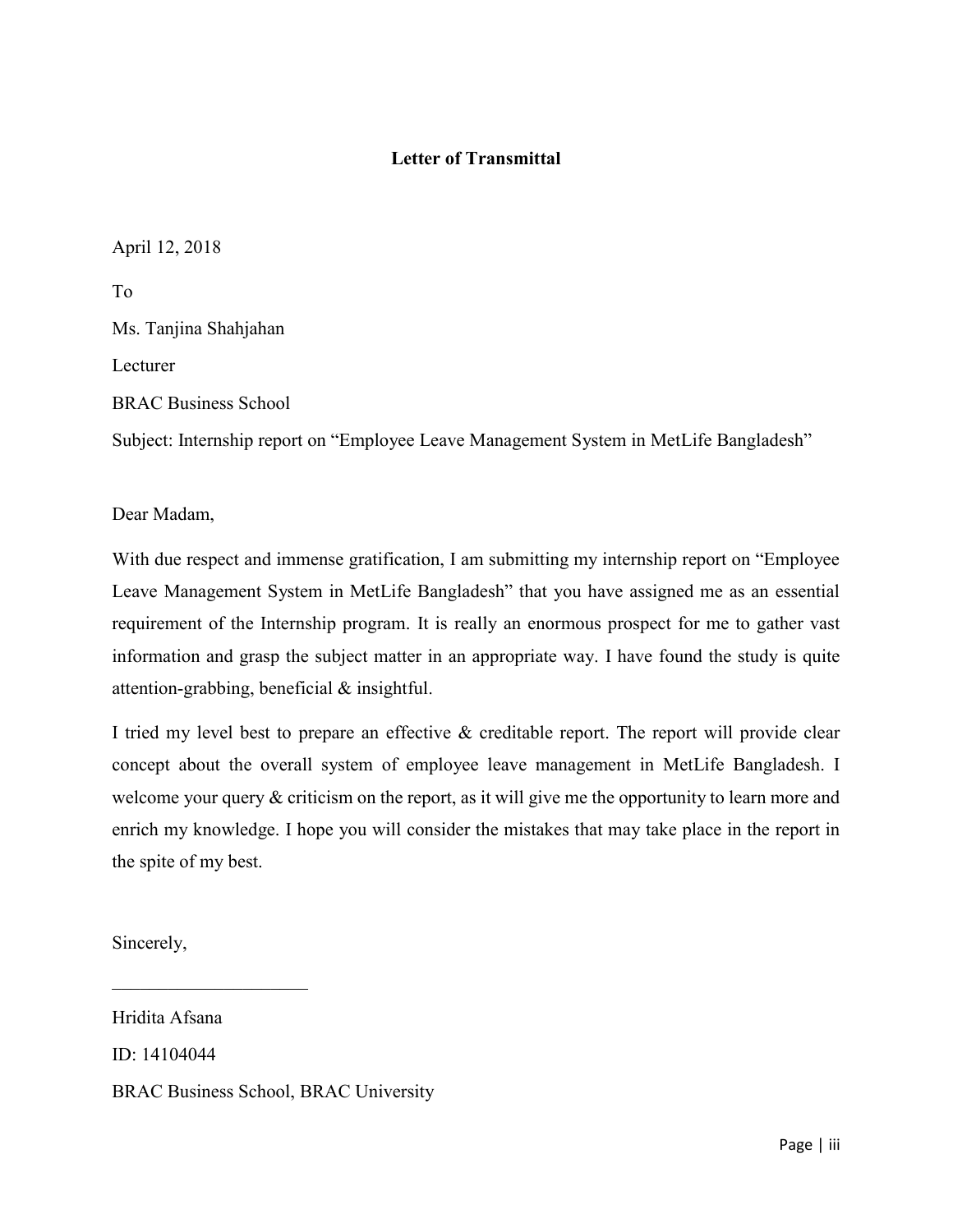#### **Letter of Endorsement by Supervisor Faculty**

April 12, 2018

#### **TO WHOM IT MAY CONCERN**

The Internship Report entitled **"Employee Leave Management System of MetLife Bangladesh"** has been submitted to BRAC Business School, in partial fulfillment of the requirements for the degree of Bachelor of Business Administration, Major in Human Resource Management and Minor in Finance, BRAC University on April 5, 2018 by Ms. Hridita Afsana, ID # 14104044. The report has been accepted and may be presented to the Internship Defense Committee for evaluation.

(Any opinions, suggestions made in this report are entirely that of the author of the report. The University does not condone nor reject any of these opinions or suggestions).

Ms. Tanjina Shahjahan

Internship Supervisor Faculty

\_\_\_\_\_\_\_\_\_\_\_\_\_\_\_\_\_\_\_\_\_\_\_\_\_\_\_\_\_

Lecturer

BRAC Business School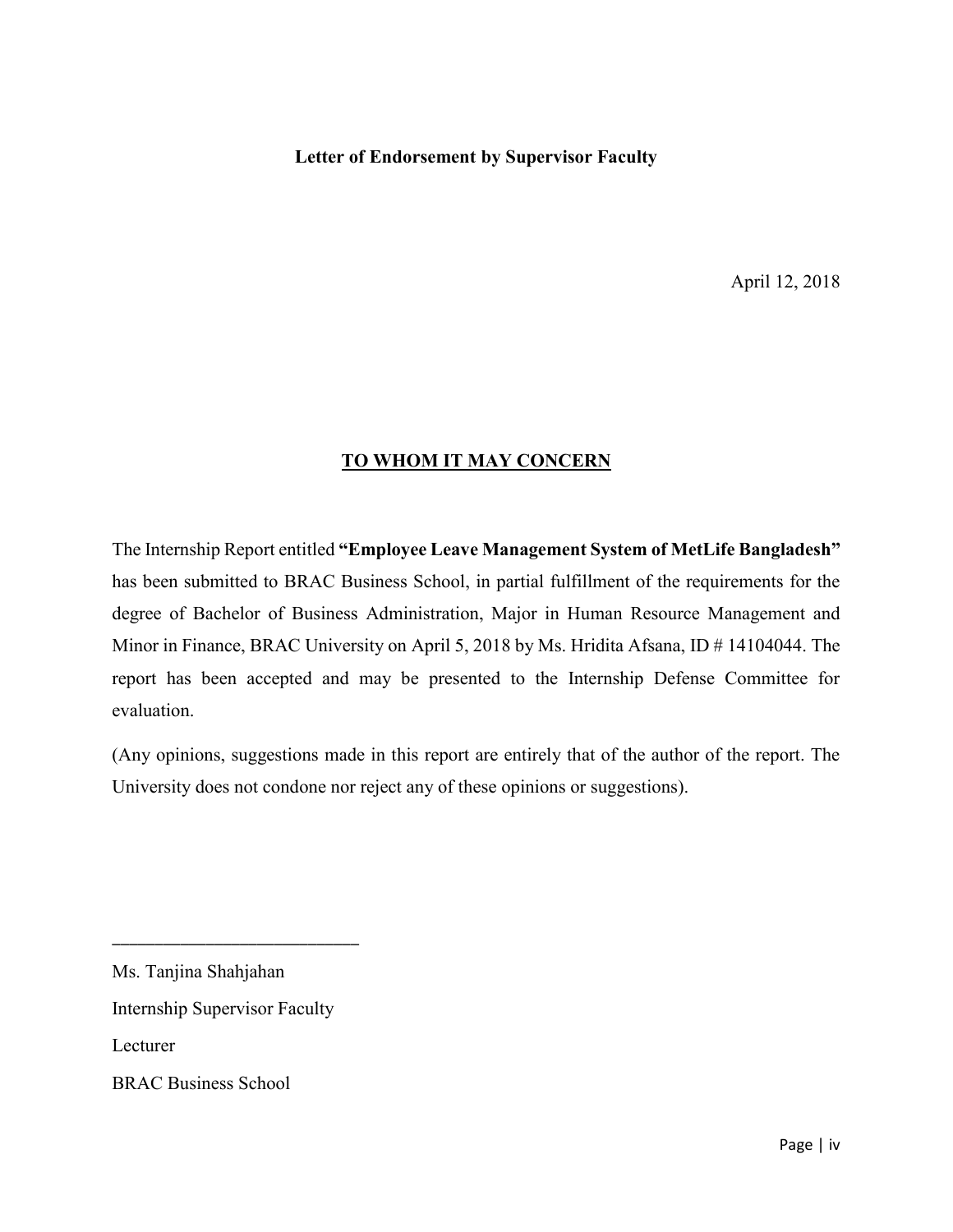#### **Acknowledgement**

The success and final outcome of this internship report required a lot of guidance and assistance from many people and I am extremely privileged to have got this all along the completion of my report. All that I have done is only due to such supervision and assistance and I would not forget to thank them.

I respect and thank Mr. Md. Tauhidul Alam, Director and Head of Human Resources, MetLife Bangladesh, for providing me an opportunity to do the internship in Human Resources Department at MetLife Bangladesh and giving me all support and guidance which made me complete the internship report duly. I am extremely thankful to him for providing such a nice support and guidance, although he had busy schedule managing the corporate affairs.

I would not forget to remember Ms. Sangita Dutta, Senior Executive of Human Resources, Mr. Md. Saifur Rahman Khan, Manager, Human Resources and Mr. Nahid Tanveer, Assistant Manager, Human Resources, MetLife Bangladesh for their encouragement and more over for their timely support and guidance till the completion of my internship.

I heartily thank all the internal associates of MetLife Bangladesh for her/his guidance and suggestions during this project work.

Finally, I owe my deep gratitude to my internship supervisor faculty Ms. Tanjina Shahjahan, Lecturer, BRAC Business School, BRAC University, who took keen interest on my internship project work and guided me all along, till the completion of my internship project work by providing all the necessary information for developing a good report.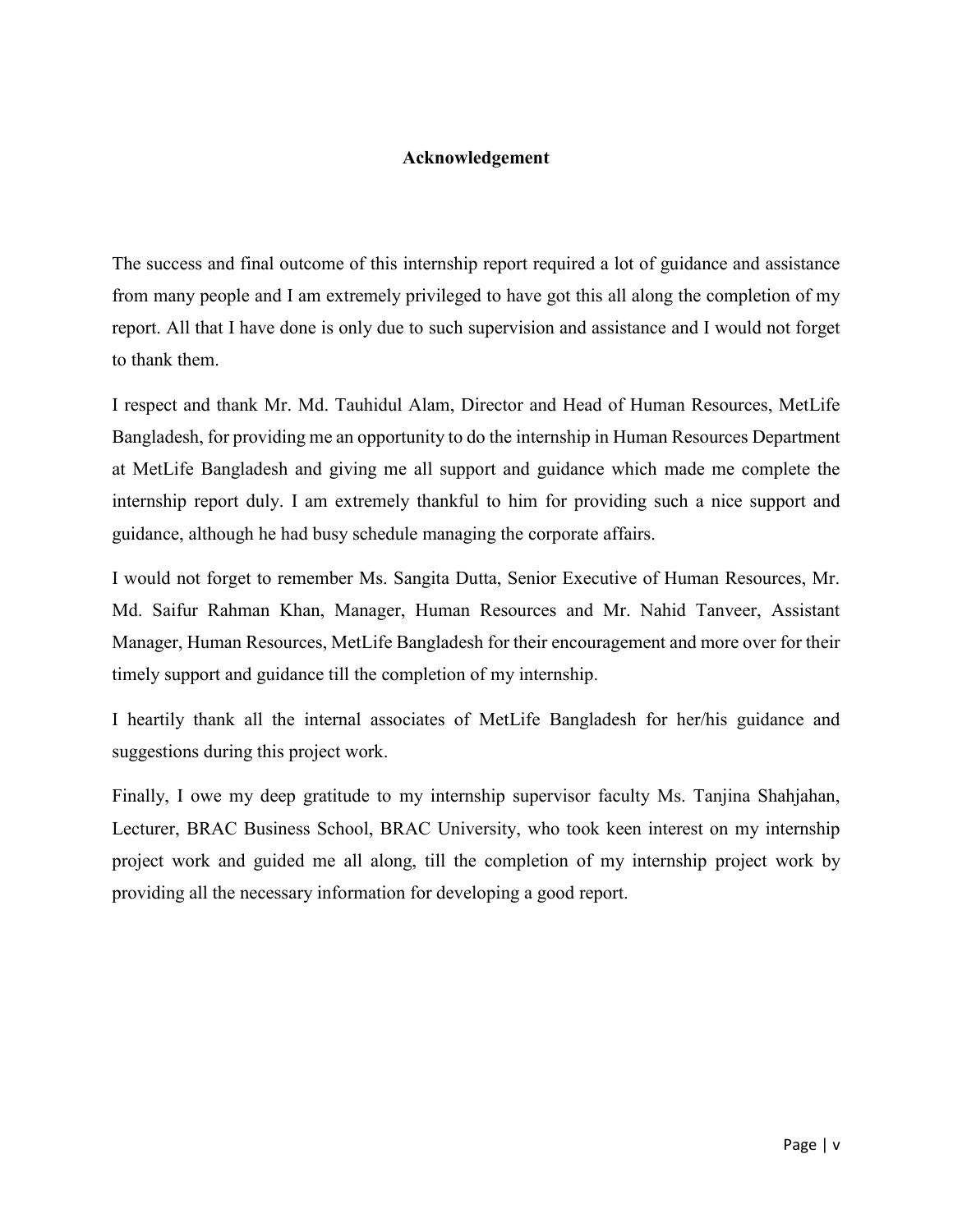#### **Executive Summary**

MetLife is a multinational, health and life insurance company. MetLife started its venture in Bangladesh back in 1952. MetLife Bangladesh is registered under the name of American Life Insurance Company (Alico). Alongside with all the departments, MetLife Bangladesh has a very strong human resources department which is strategically supporting the organization to reach its goal.

However, due to lack of proper Human Resource Management System the department and the organization as a whole is becoming inefficient. MetLife Bangladesh do not use any automated employee leave management system. They manage the whole employee leave system manually. Thus, there is too much paperwork, and a complex leave management process which is causing the organization, especially HR department inefficient.

Therefore, the Leave Management System needs to be automated. Using a proposed web-based leave management system software will help cut down paperwork, streamline the leave application process and will increase work efficiency and productivity among all employees. Using the proposed leave system the management will also be able to generate error free leave report and analyze to make decisions regarding leave affairs.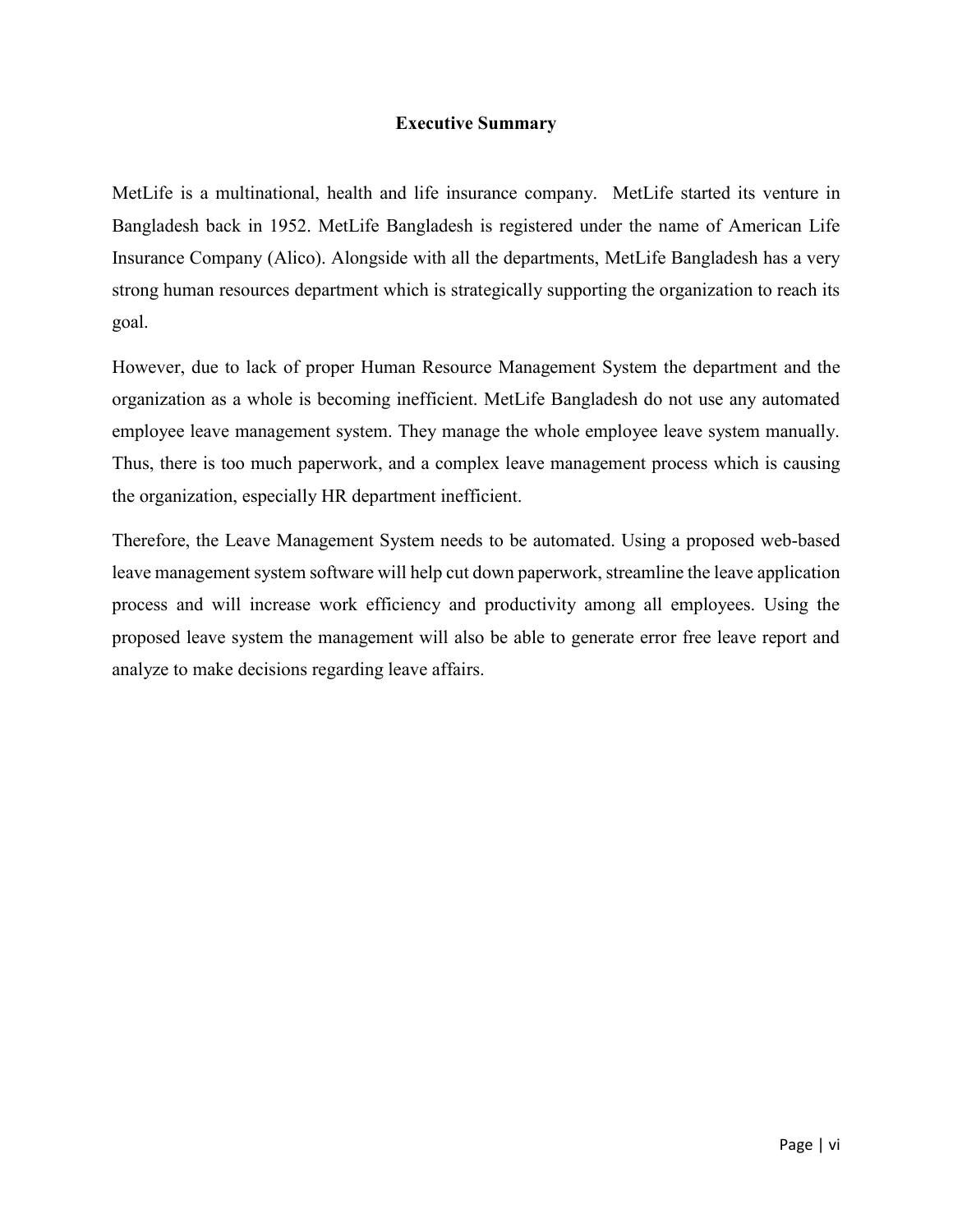## **Table of Contents**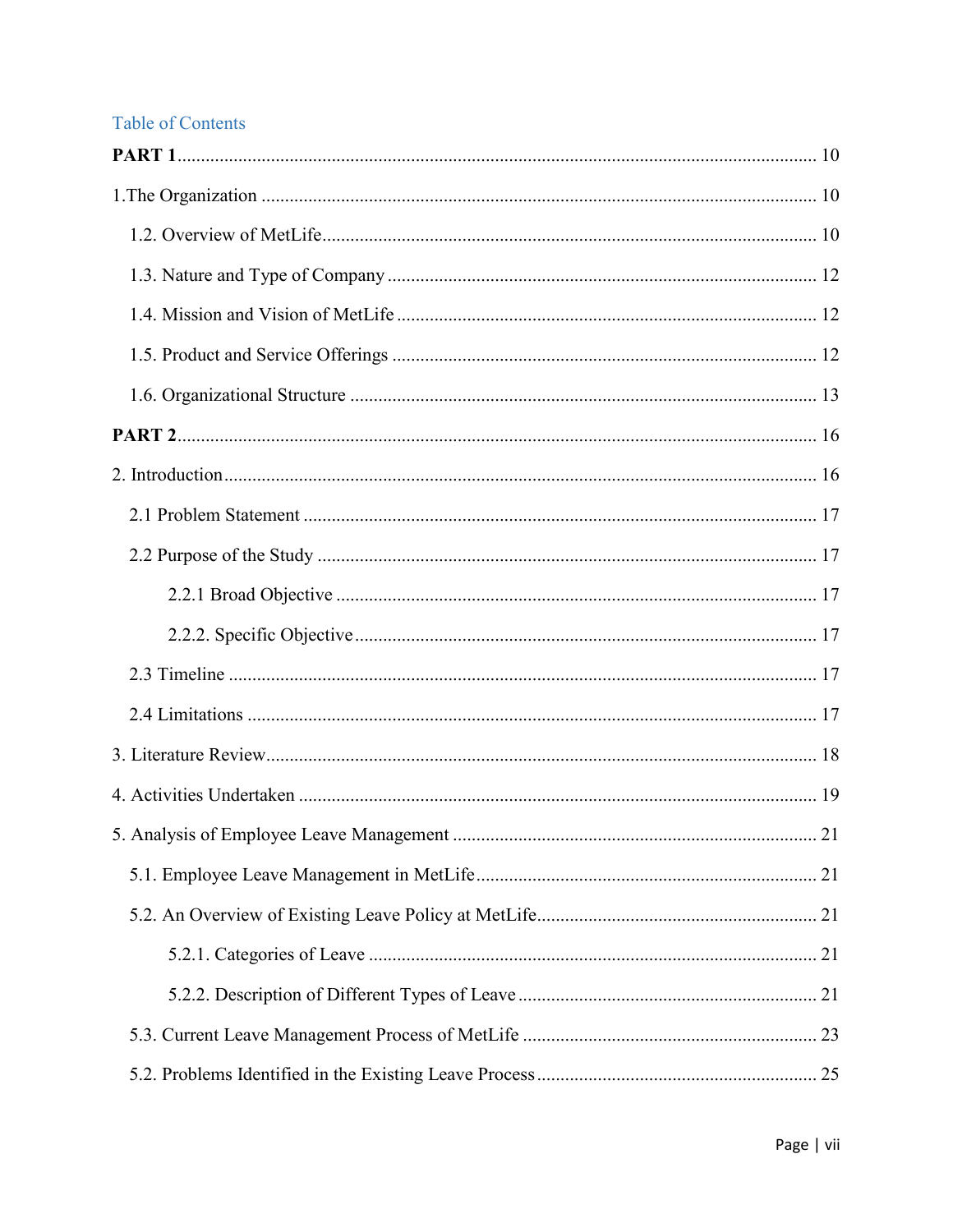| 6.1. Proposed Functions of New Web-based Leave Management System 28 |  |
|---------------------------------------------------------------------|--|
|                                                                     |  |
|                                                                     |  |
|                                                                     |  |
|                                                                     |  |
|                                                                     |  |
|                                                                     |  |
|                                                                     |  |
|                                                                     |  |
|                                                                     |  |
|                                                                     |  |
|                                                                     |  |
|                                                                     |  |
|                                                                     |  |
|                                                                     |  |
|                                                                     |  |
|                                                                     |  |
|                                                                     |  |
|                                                                     |  |
|                                                                     |  |
|                                                                     |  |
|                                                                     |  |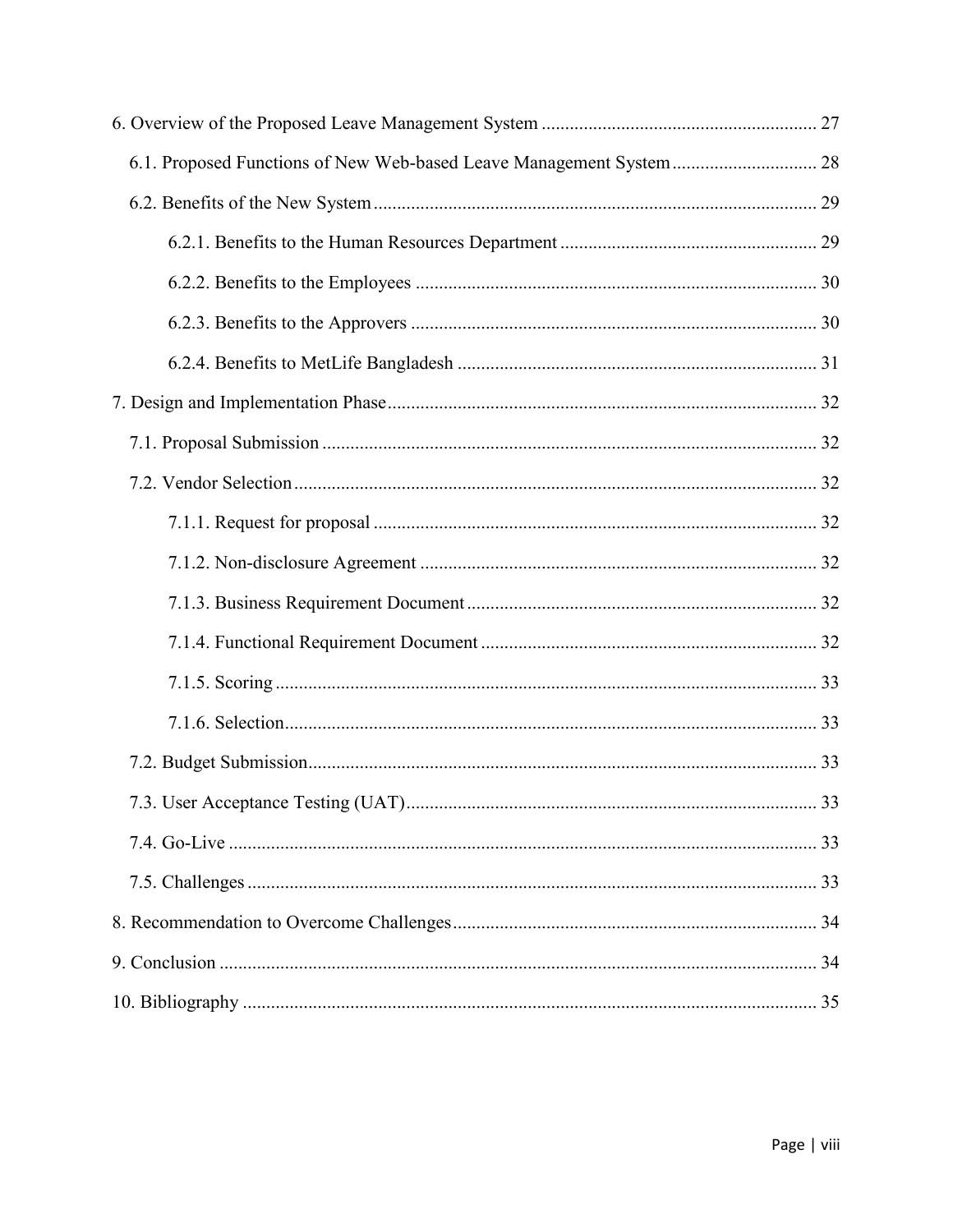#### List of Tables

|--|--|--|--|--|--|

## Table of Figures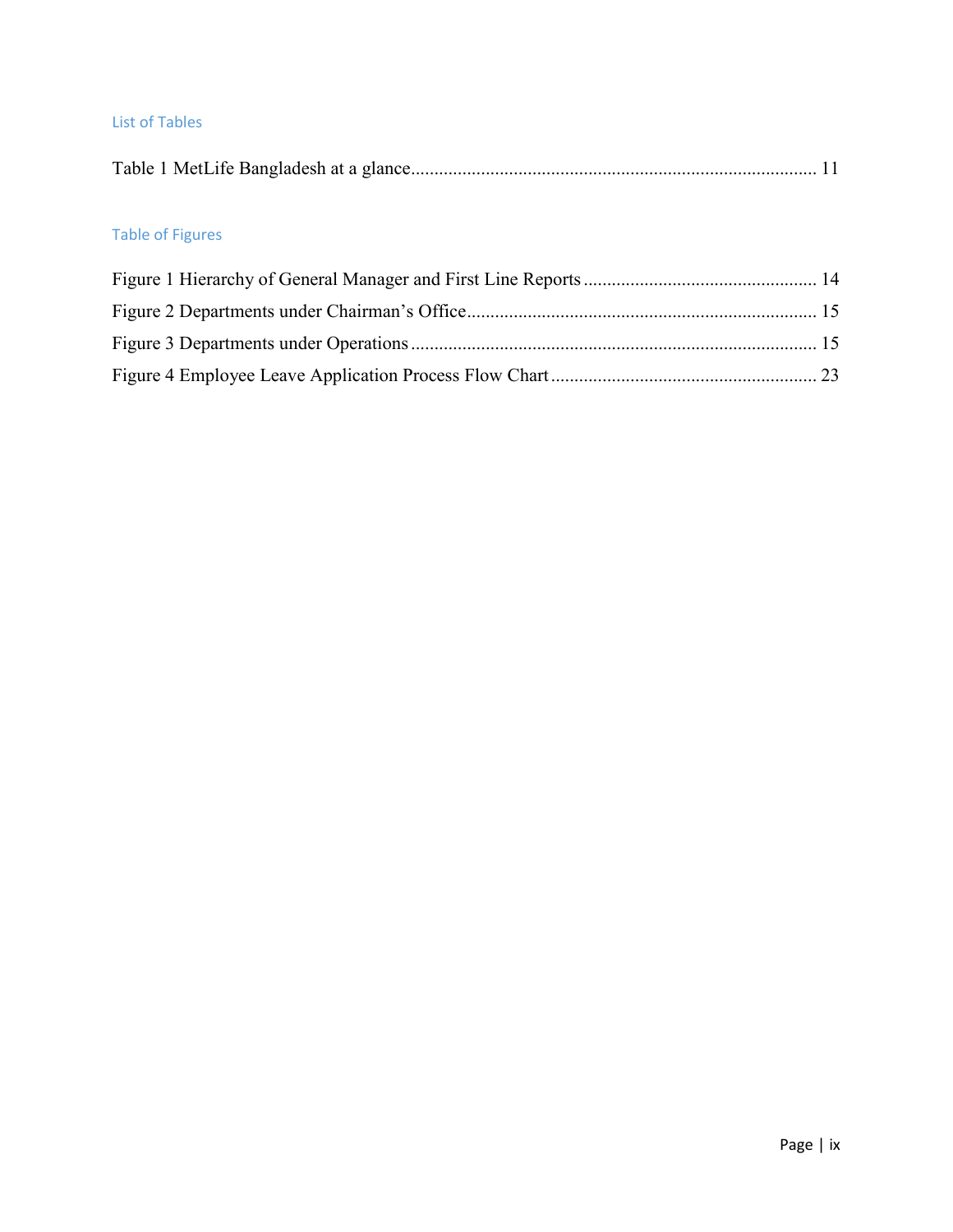# <span id="page-9-1"></span><span id="page-9-0"></span>PART 1

## 1. The Organization



#### <span id="page-9-2"></span>1.2. Overview of MetLife

#### **MetLife in the World**

**Metropolitan Life Insurance Company** in short known as MetLife. The firm established on March 24, 1898. With 90 million customers in over 60 countries, MetLife, Inc. is one of the largest global providers of life insurance, annuities, employee benefits and asset management. It holds the leading market positions in the United States, Japan, Latin America, Asia, Europe and Middle East by serving approximately 100 million customers and 90 of the Fortune 100® as clients.

#### **MetLife in Asia**

**MetLife Asia's** journey started over 60 years ago in Bangladesh. The organization has received a quick way to deal with each regional market by utilizing on the strong establishment and worldclass skills of MetLife, Inc. Lately, MetLife propelled its strategy to increase its growth opportunities in developing markets and further extend its footmark into fast developing Southeast Asia markets including Malaysia, Vietnam and Myanmar.

Now, MetLife is operating in 11 markets across Asia: Japan, South Korea, China, Hong Kong, Australia, Malaysia, Vietnam, Myanmar, Nepal, India, and Bangladesh. As of June 30, 2014,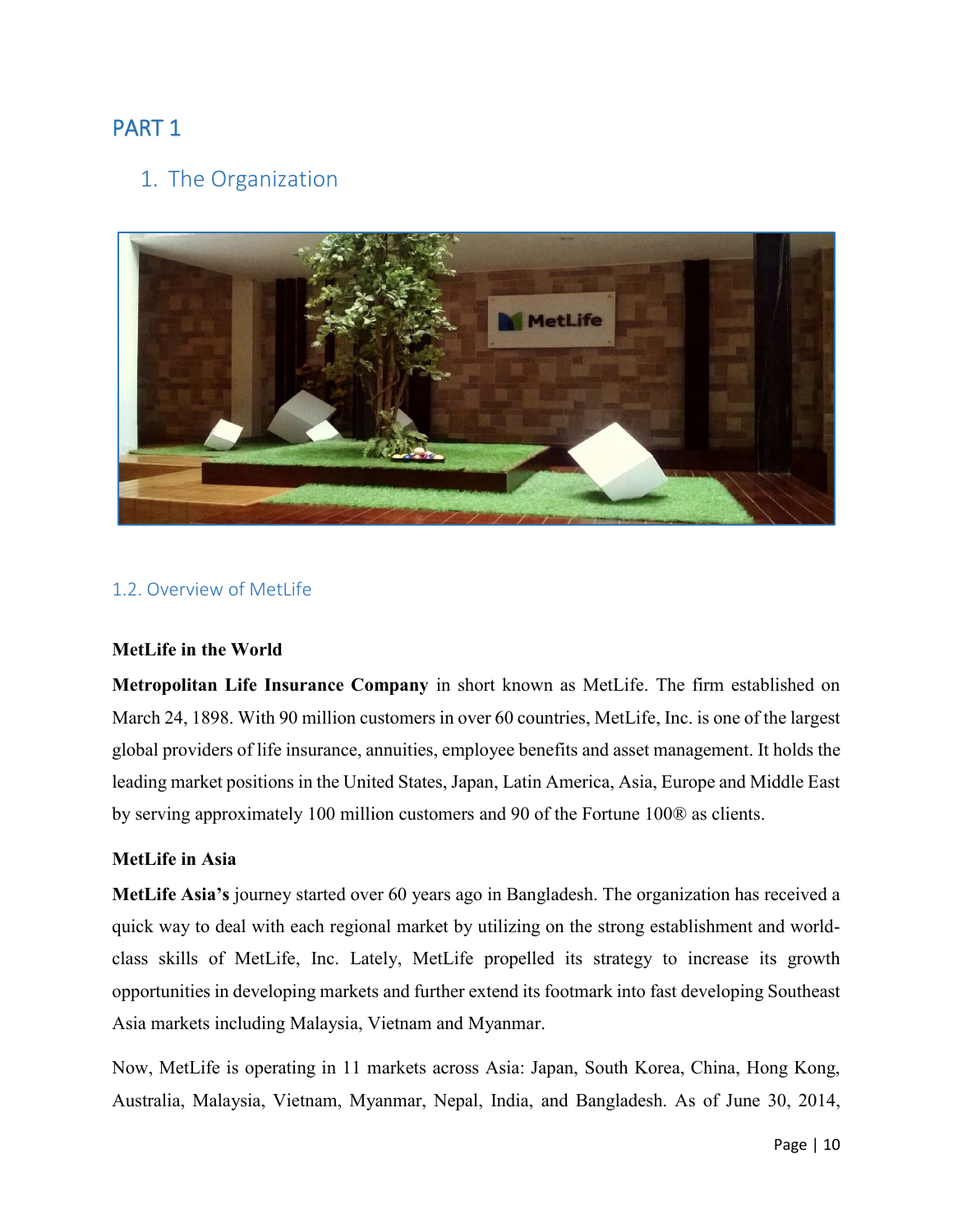MetLife Asia has approximately 21,000 employees. Regional headquarter of MetLife Asia is located in Hong Kong.

MetLife Asia is rapidly becoming a key pillar in MetLife's strategy by using its global investment and insurance expertise, best-in-class capabilities, and local know-how.

#### **MetLife in Bangladesh**

MetLife started its venture in Bangladesh back in 1952. MetLife Bangladesh is registered under the name of American Life Insurance Company (Alico). It rebranded itself from Alico to Metlife Alico in 2010 and to MetLife in January 2015. MetLife Bangladesh is the largest insurance company employing over 15,000 agents and employees. It is the market leader since 1997. At present MetLife has 358 employees and more than 1 million customers.

| MetLife Bangladesh at a glance           |                                               |  |  |  |
|------------------------------------------|-----------------------------------------------|--|--|--|
| Number of Group Policies                 | 887                                           |  |  |  |
| Number of Lives Covered (under Employee) | 266,133 (As of January 31, 2016)              |  |  |  |
| Benefits)                                |                                               |  |  |  |
| <b>Total Asset</b>                       | 101,050 million taka (as of December 31,      |  |  |  |
|                                          | 2015)                                         |  |  |  |
| Amount of Life Fund                      | 87,920 million taka (as of December 31, 2015) |  |  |  |
| Investment                               | 88,856 million taka (81.62% investment in     |  |  |  |
|                                          | Govt. Sector) (as of December 31, 2015)       |  |  |  |
| Income TAX Paid                          | 1,881.6 million (2014)                        |  |  |  |
| Market Share                             | $27.15\%$ (as of 2014 BIA Report, here % is   |  |  |  |
|                                          | based on premium)                             |  |  |  |
| Number of Agencies                       | 218 (as of March 28, 2017)                    |  |  |  |
| Number of Unit Offices                   | 52 (as of March 29, 2017)                     |  |  |  |
| <b>Financial Strength</b>                | Highest Rated AAA (2015-2016)                 |  |  |  |
| Awards & Recognitions                    | 5th highest company tax payer (2013-14) One   |  |  |  |
|                                          | of the top company taxpayers since 2009       |  |  |  |

#### <span id="page-10-0"></span>*Table 1 MetLife Bangladesh at a glance*

 *Source[: https://www.metlife.com.bd/about-us/about-metlife-bangladesh](https://www.metlife.com.bd/about-us/about-metlife-bangladesh)*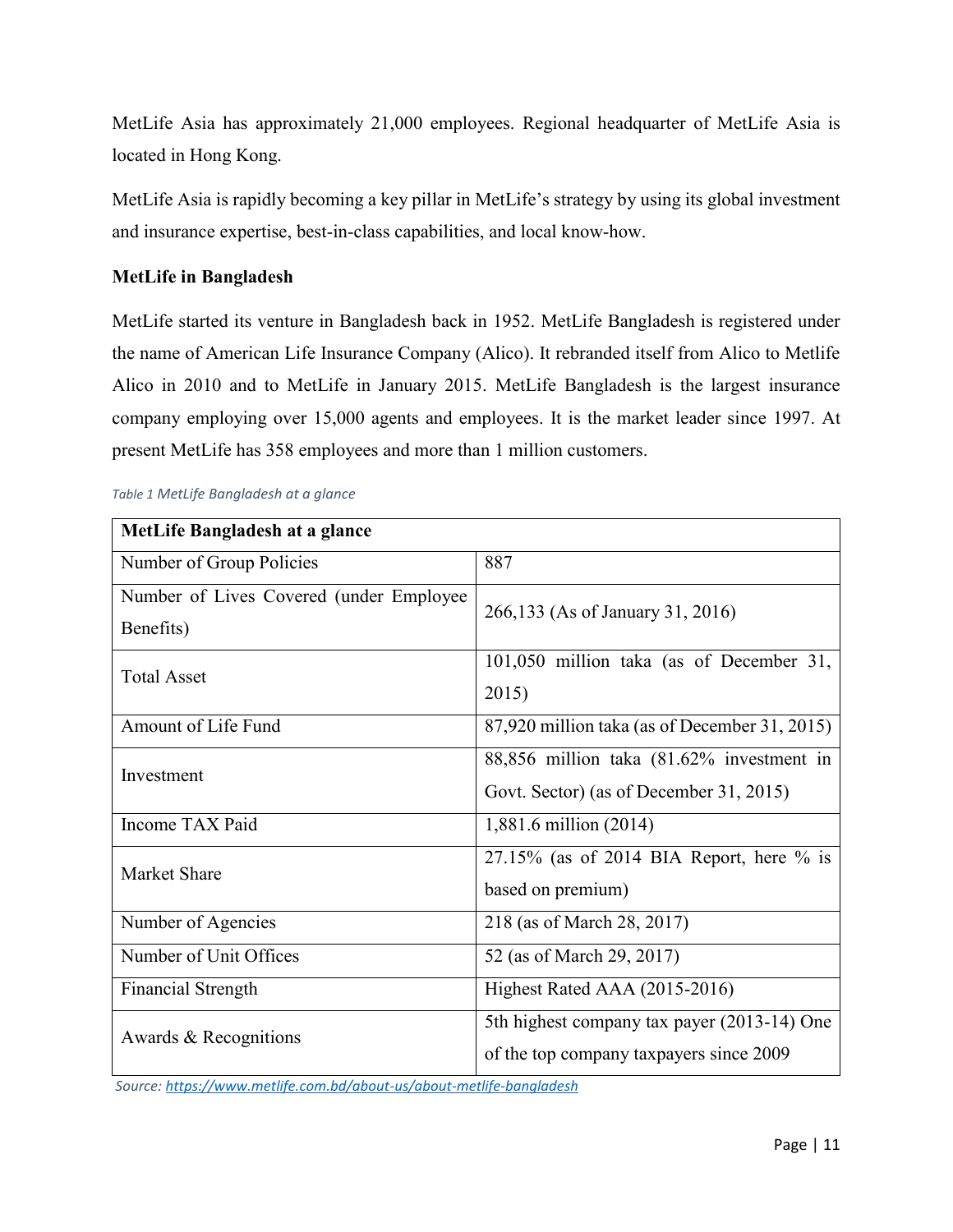#### <span id="page-11-0"></span>1.3. Nature and Type of Company

MetLife is a health and life Insurance company. It is a Financial Institution.

#### <span id="page-11-1"></span>1.4. Mission and Vision of MetLife

MetLife's mission is "*To build value for policy owners, field force, employees and shareholders, by providing quality products and services through multiple distribution channels for market and through investing in financial institutions, thereby serving the people."* 

The vision of MetLife is *"To be the most innovative finest and socially responsible insurance company providing best value to customers, partners, employees and shareholders*."

#### <span id="page-11-2"></span>1.5. Product and Service Offerings

#### **1. Life Insurance**

The individual life insurance products and services of MetLife consist of term life insurance and numerous kinds of permanent life insurance, including whole life, universal life, and final expense whole life insurance. According to the duration and amount of coverage available and whether a medical exam is required for coverage, these services vary. The company also offers group life insurance, provided through employers, which consists of term life, permanent life, and accidental death and dismemberment coverage.

#### **2. Dental**

For over 20 million people MetLife provides group dental insurance plans for individuals, employees, retirees and their families and provides dental plan administration.

#### **3. Disability**

MetLife also offers disability products for individuals as well as employee and association groups who receive them through their employer. If an individual is not being able to work then there is individual disability income insurance that can replace a pat of lost income of that individual. MetLife also provides short term disability insurance and long term disability insurance for groups.

#### **4. Annuities**

MetLife is one of the largest annuity providers in the world. According to Investment News (2010), MetLife achieved \$22.4 billion in sales during 2009. MetLife offers annuities which consist of fixed annuities, variable annuities, deferred annuities and immediate annuities. (Annuities, 2014).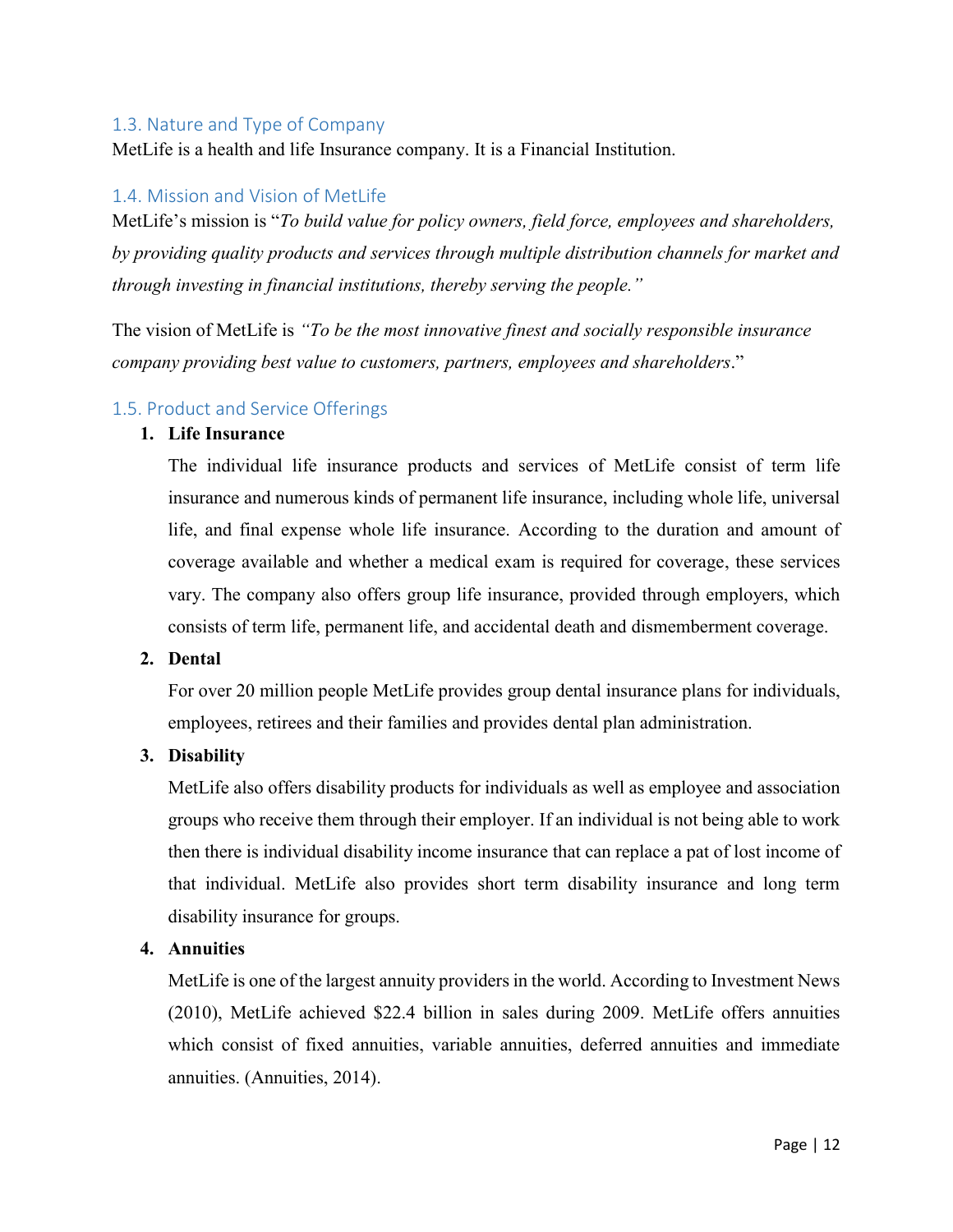#### **5. Auto and Home**

MetLife Auto and Home is the brand name for MetLife's nine affiliate personal lines insurance companies. MetLife home insurance solutions include homeowners insurance, condo insurance, renter's insurance, insurance for landlords and mobile home insurance. The available policies for MetLife's home insurance provide coverage for possessions, property damage from natural disaster or theft and various legal expenses caused from injuries sustained on an individual's property.

#### **6. Other products**

MetLife's products also include critical illness insurance. Financial services include feebased financial planning, retirement planning, wealth management, 529 Plans, banking, and commercial and residential mortgages. Company also provides retirement plan and other financial services to healthcare, education, and not-for-profit organizations.

#### <span id="page-12-0"></span>1.6. Organizational Structure

MetLife Bangladesh follows a flat hierarchy. All the departments' head reports to the General Manager and General Manager reports to the Chairman. The list of departments are as follows:

- 1. A&H Sales
- 2. Underwriting
- 3. General Services
- 4. Policy Administration
- 5. Takaful
- 6. Claims
- 7. Internal Audit
- 8. Government Relations
- 9. Communications
- 10. Medical Network
- 11. Legal
- 12. Ethics and Compliance
- 13. Business Excellence
- 14. Product and Actuarial
- 15. Agency Management
- 16. Finance
- 17. Branch Customer Services
- 18. Operations
- 19. Information Technology
- 20. Employee Benefits
- 21. Risk Management
- 22. Call Center
- 23. Human Resources
- 24. Training
- 25. Brand and Marketing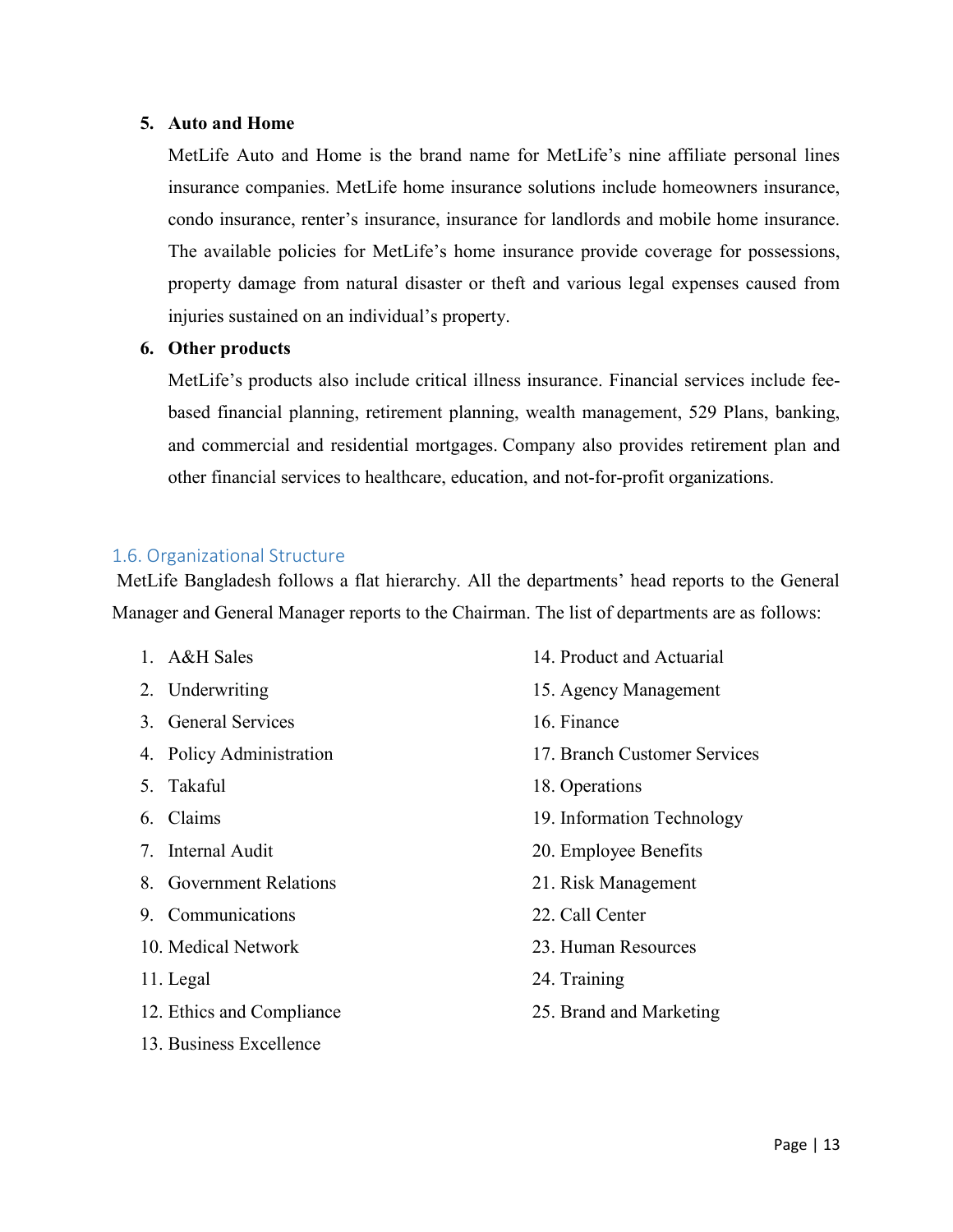## **General Manager and 1st Line Reports**



*Figure 1 Hierarchy of General Manager and First Line Reports*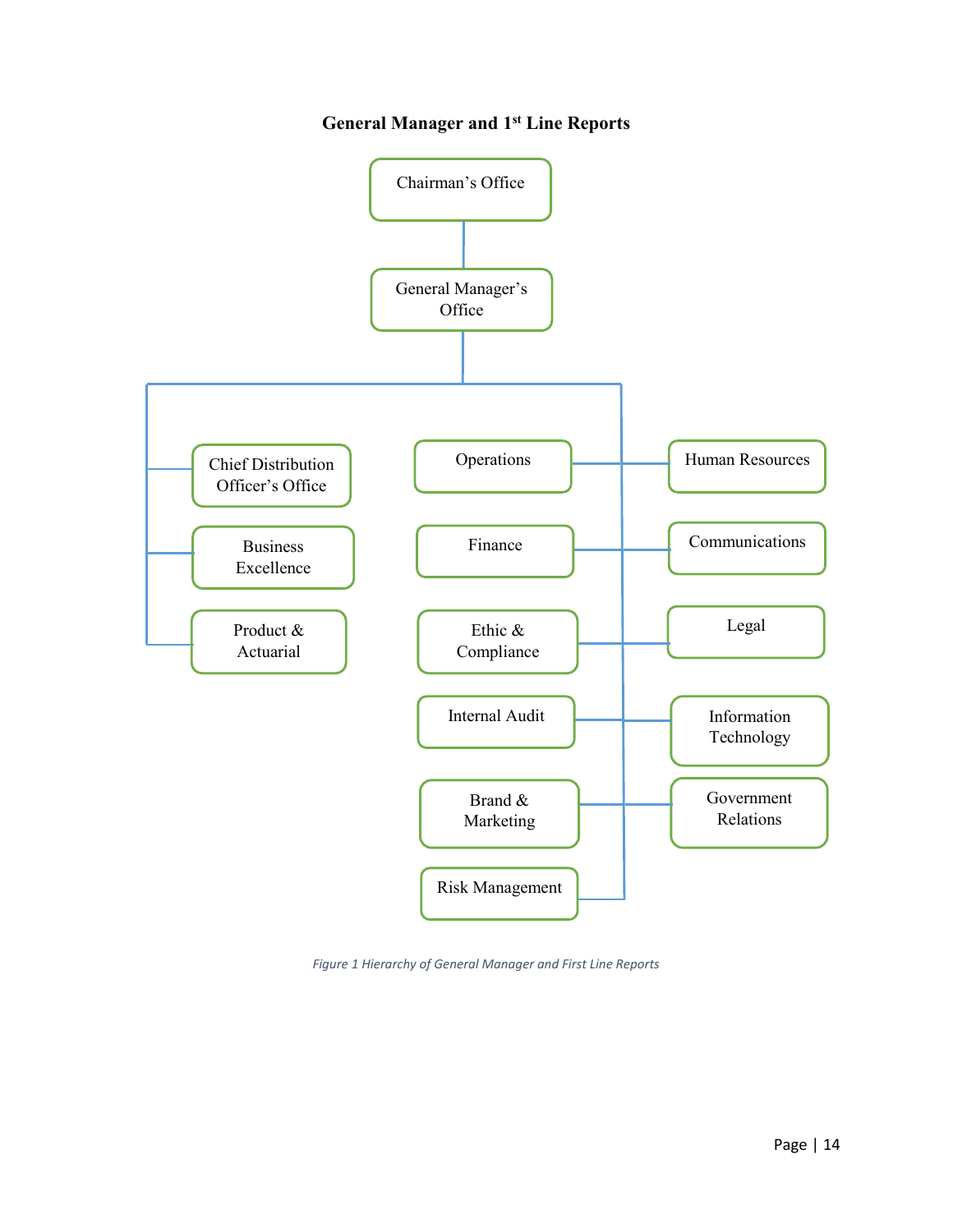# **Distribution**



*Figure 2 Departments under Chairman's Office*

# **Operations**



*Figure 3 Departments under Operations*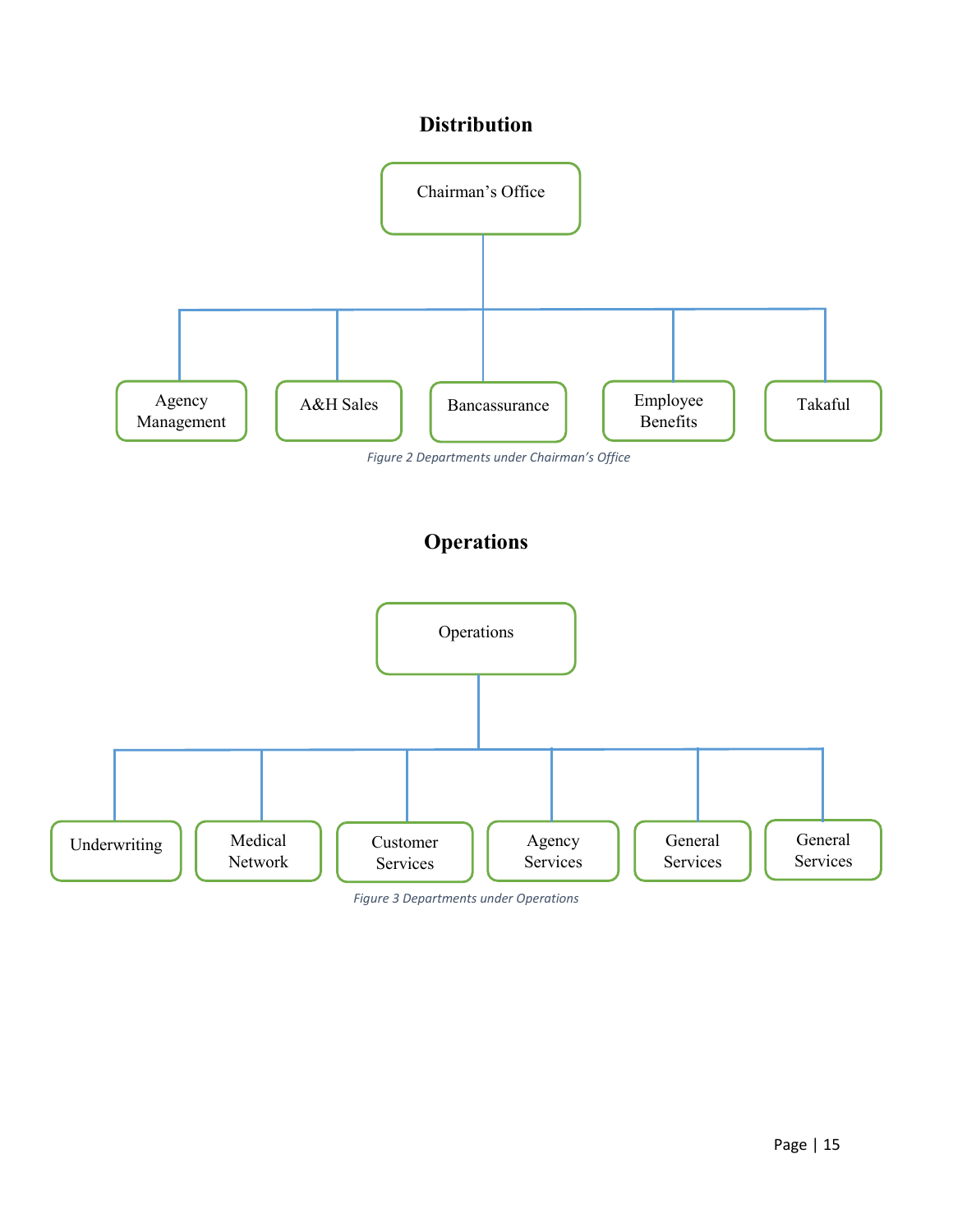# <span id="page-15-0"></span>**PART 2**

## <span id="page-15-1"></span>2. Introduction

Human resources are the most valuable resources of any organization. The Human Resources department plays an active role in an organization. It has the potential to manage the most noteworthy and valuable resources of an organization. A company would fail to gain a high level of efficiency and workforce management without a proper functioning human resources department. The functions of Human Resource Management (HRM) includes recruitment and selection, compensation management, performance management, organization development, employee engagement and employee leave management, etc.

Leave management is keeping all the records of leave taken by an employee according to the company leave policy. Using an efficient leave management system is important in a big organization. Leave management system is an automated online stage that circles all sort of leave applications and leave regard, and the system to record various types of leaves (Nurul, 2008). This system can be applied to automate the work process of leave applications and their acceptance. It is straightforward and simple to use a system that dispenses with paper work, spares time and cash. However, the whole process of leave management is manual in MetLife Bangladesh.

It is a major part of HR department to keep all the records of personal information and managing leave data of all the employees, most importantly paid leaves taken by employees, up to date and readily available in times of need. Maintenance of these records becomes very difficult for the HR department when all the work is manual. This requires a lot of paperwork. It faces a lot of hurdle while maintaining tons of information manually and keeping track of employee performance, their personal data, especially information of number of leave taken by an employee according to the company policy. It consumes a lot of time and creates a barrier to work efficiency.

Thus, in this fast-moving technological era, it is very crucial for a large organization like MetLife Bangladesh to automate their employee record keeping system to make HR department more efficient and allow them to focus on most important functions like employee engagement, safety, employee benefits, etc.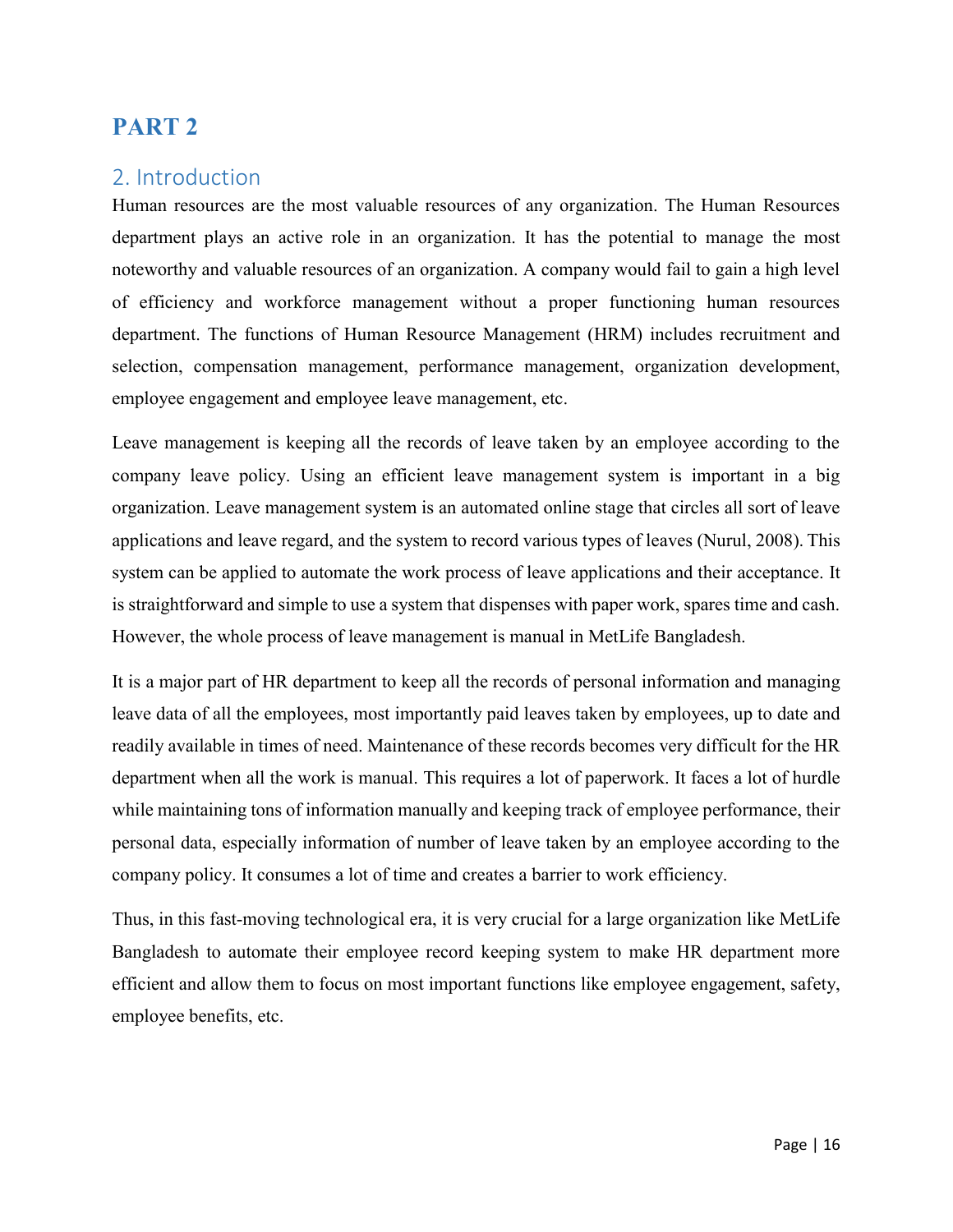#### <span id="page-16-0"></span>2.1 Problem Statement

Currently, the whole leave management system of MetLife Bangladesh is manual and requires a lot of paperwork which creates a barrier to work efficiency. So, the objective of this project is to automate leave management system of MetLife Bangladesh that intelligently adapts to HR policy of the organization and to decrease the paperwork by enabling the process with efficient, reliable record maintenance using centralized database that will ensure the chances of data loss.

#### <span id="page-16-1"></span>2.2 Purpose of the Study

The main purpose of the study is to understand the whole Employee Leave Management process handled by HR department of MetLife Bangladesh. This report will reveal how MetLife's HR department keeps all the records of leave undertaken by its employees according to the company policy by gathering primary data from the HR department and analyze the process to identify problems related to current system.

#### <span id="page-16-2"></span>2.2.1 Broad Objective

 $\checkmark$  To identify the process of Leave Management System of MetLife Bangladesh

#### <span id="page-16-3"></span>2.2.2. Specific Objective

- $\checkmark$  To analyze the leave management process of MetLife Bangladesh
- $\checkmark$  To provide necessary recommendations to problems identified.
- $\checkmark$  To learn and gather experience by doing this internship

#### <span id="page-16-4"></span>2.3 Timeline

This report is aimed to be completed by 12 April 2018.

#### <span id="page-16-5"></span>2.4 Limitations

- Time limitation: Time is a major factor in this kind of work. I did not get enough time to do this report to conduct in depth analysis, interview and survey on the company. Corporate executives usually remain very busy. It is difficult to get adequate time from them.
- Confidentiality of data: They do not want to share their internal things. It's difficult to gather primary data due to confidentiality of data.
- Resource limitation: There are not enough resources available to prepare an in-depth report on MetLife's Leave Management System.

In practical life many things change so the theories and real implications might differ.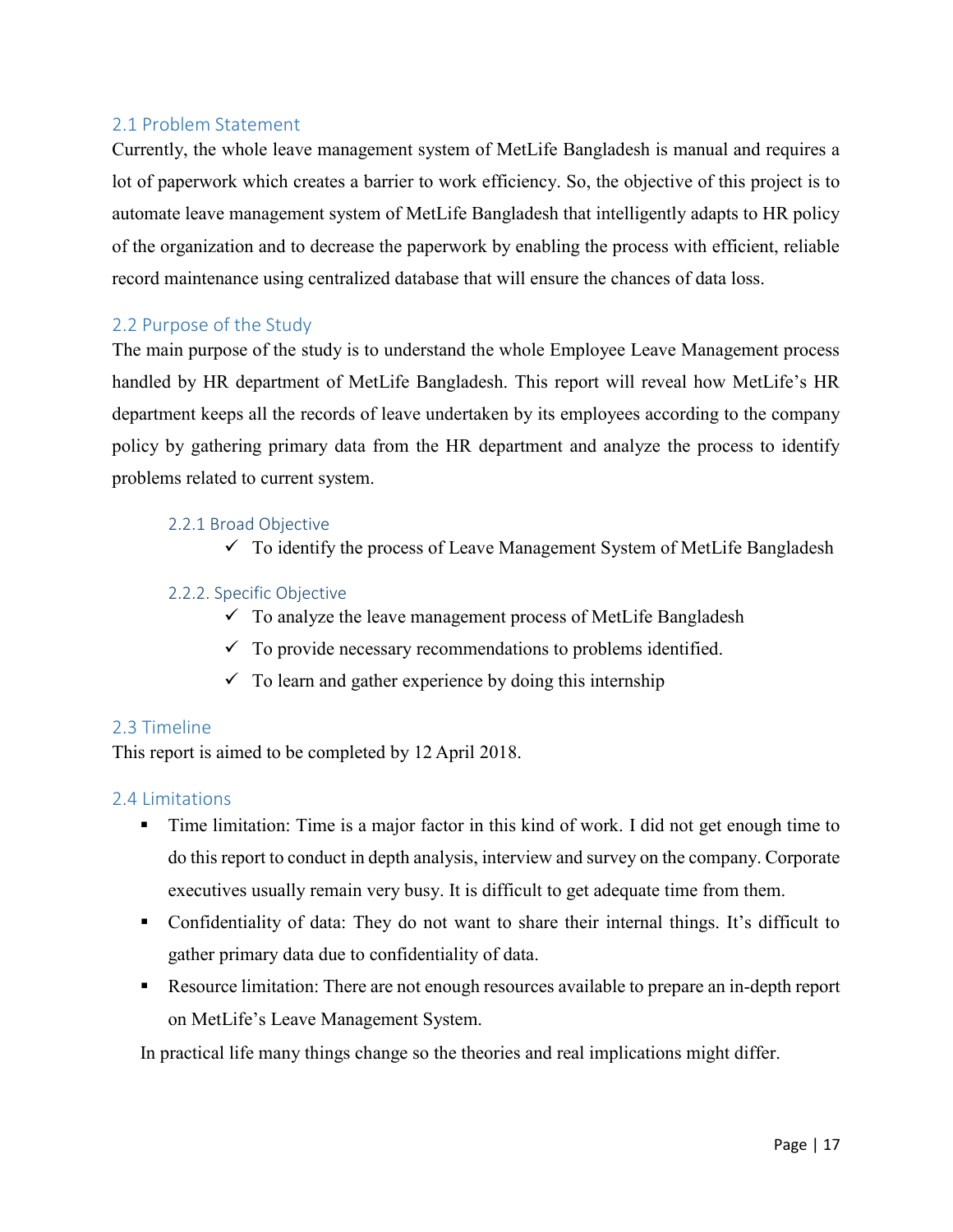## <span id="page-17-0"></span>3. Literature Review

The international organizations today are struggling to meet the unexpected business challenges. Organizations should be prepared to respond to the fast changing and highly competitive environment, maintaining standard and meeting stakeholder's expectations (Muduli, 2015). In the last two decades organizations in effort to standing out in the crowd has focused mostly on human resource management practices especially with the rise of strategic human resource management approach (Zehra Alakoç Burma, 2014).

The success of any organization widely depends on Human Resources. Managing Human Resources strategically has become very important for the companies. In today's world HR managers' roles and skills have developed significantly because of the adoption and use of new technologies (JAIN, 2014).

In Human Resource Management, technology is an application of organizations using software and hardware to aid human activities. A couple of various parts for the innovation can be hiring and selecting employees for interviews, overseeing employee paperwork, and securing sensitive employee records. A wide range of kinds of equipment or programming are accessible for this reason. Organizations can either utilize an outer programming bundle or make their own, dependent on their requirements (Selvan, 2015).

A large organization manages a noteworthy volume of information of its employees. This action can be overwhelming without a more modern device to store and recover data. The different levels of advancement can be analyzed by taking an evolutionary aspects of HR innovation. These viewpoints can be described into four phases of improvement: Paper-based frameworks, early (PC) innovation, electronic databases, and Web-based (Simaanya, 2014).

People are one of the basic achievement elements of a business. Unapproved non-appearance, absence of appropriate time/vacation arrangement, fall in profitable hours and so forth influence the efficiency of the company. Uniform application of Leave policies, accurately tracking leave balances, etc, leads to greater employee satisfaction and enables organizations to engage employees better. Implementing a good leave management solution will ensure that employees empower their organizations to plan their leaves better. This helps considerably reduce work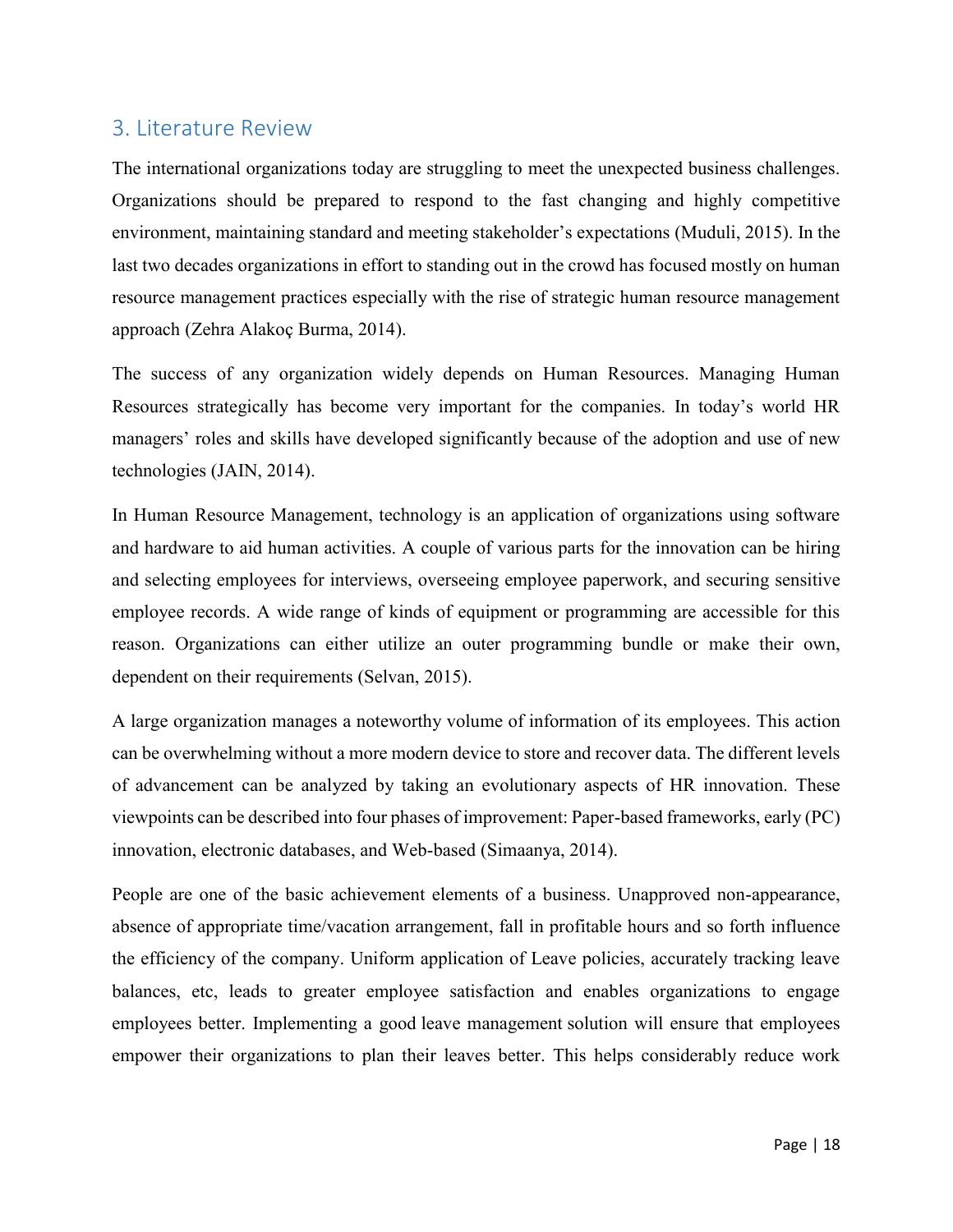interruptions and at the same time reduce the time and effort spent by HR on maintaining accurate leave records (greytHR, 2013).

# <span id="page-18-0"></span>4. Activities Undertaken

During the 3-month internship tenure, I was given with several tasks alongside with the main responsibility of maintaining employee leave process. The activities undertaken are as follows.

#### **Maintained Employee Leave Process**

During my internship managing employee leave was my main responsibility. The employee leave management in MetLife Bangladesh is maintained manually.

**Planned and organized Cross-Functional Orientation Program for new employees** 

In MetLife the number of hires per month is low. So, whenever two to three employees were recruited, MetLife's HR department organizes a one to one Cross-Functional Orientation for the new employees. Thus, I was given with the responsibility to plan and organize the orientation program. I planned a 5 day program which used to start from the 2nd half of the day till the end of working hour. The orientation was conducted by head of the departments.

 **Assisted in issuing of Work Experience Certificate upon request of a former employee**  Beside all the activities there were certain request from former employees to issue work experience certificate for them. I have assisted my supervisor to prepare work experience certificate following a standard format of MetLife.

#### **Assisted in preparing account adjustments**

Whenever HR department organized any program and collected advance money to organize the program, they had to send all the receipts and bills to the Finance department for account adjustments. I prepared a report with an attachment of all the necessary bills and receipts to provide it to the Finance department.

#### **Assisted in organizing:**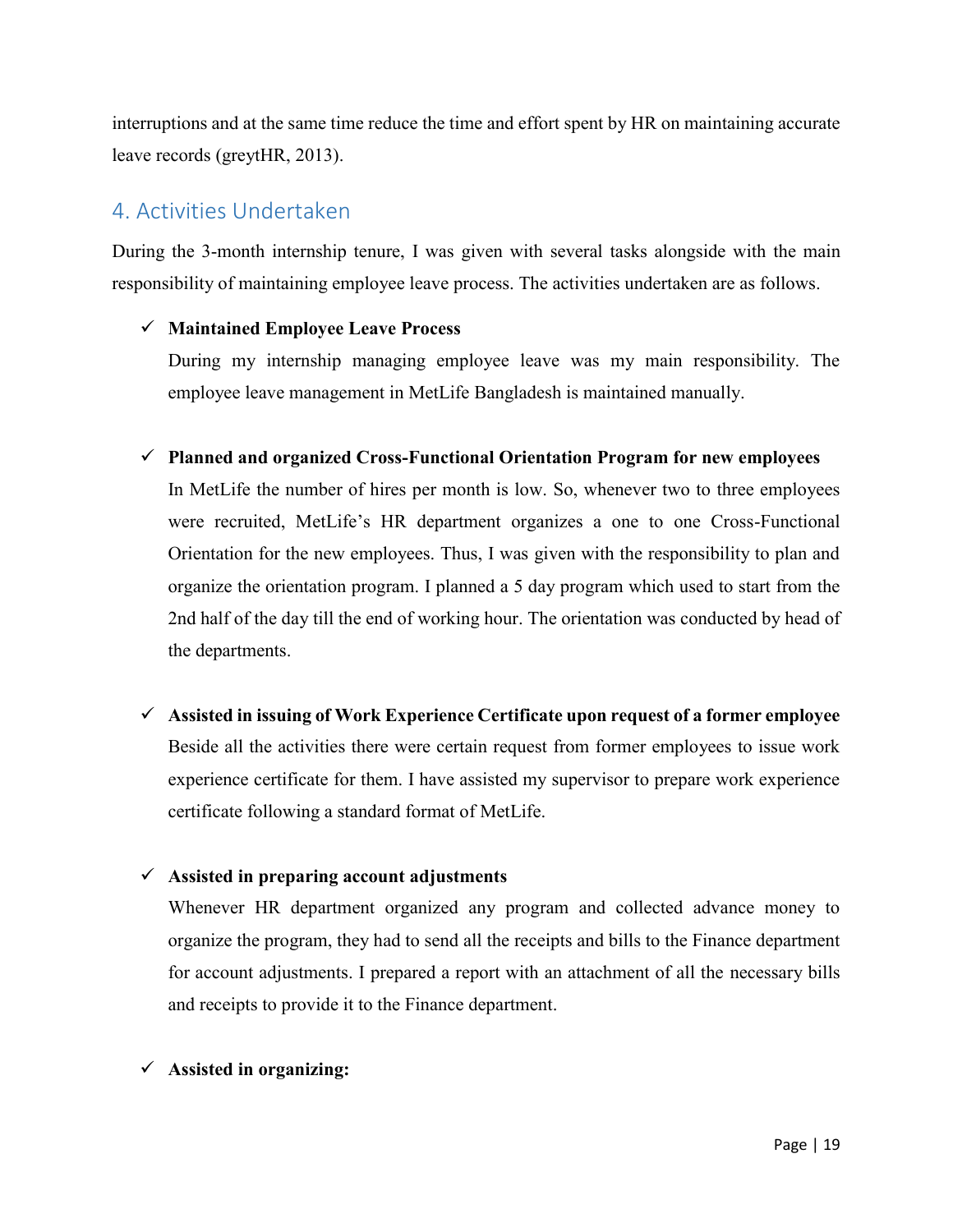#### **Farewell program for retiree**

When an employee retired from MetLife, a farewell program is organized by HR department where all the employees starting from top level management gather together to bid farewell to the retiree.

#### **Long Service Anniversary of employees**

This is a program where employees who are working in MetLife for 5 years or more are awarded with long service anniversary award.

#### **HR Town Hall**

HR Town Hall is a program organized every year by HR department of MetLife where all employees gather together along with other district branches through video conference. Here, the top management shares all the achievements accomplished by MetLife throughout the year. The aim of this program is to motivate all employees to work hard together to achieve organizational goal and to connect all employees with the top management to discuss and get feedback from them to develop the organization more.

I have assisted my supervisor and the HR team to organize all the three programs mentioned above by preparing checklist, selecting food vendor, monitoring and ensuring every employee has received refreshments and coordinating with HR team to run the program successfully.

#### **Organized and maintained Employee Personal files**

During the last 3 weeks I have worked on the employee personal files. These files were totally unorganized and was difficult to find any files when in need. There are 358 employee personal files which I had to replace with new file with MetLife logo, check if all the papers containing proper information of individual employees are there or not and then reorganize those files according to employee ID number and department. I have done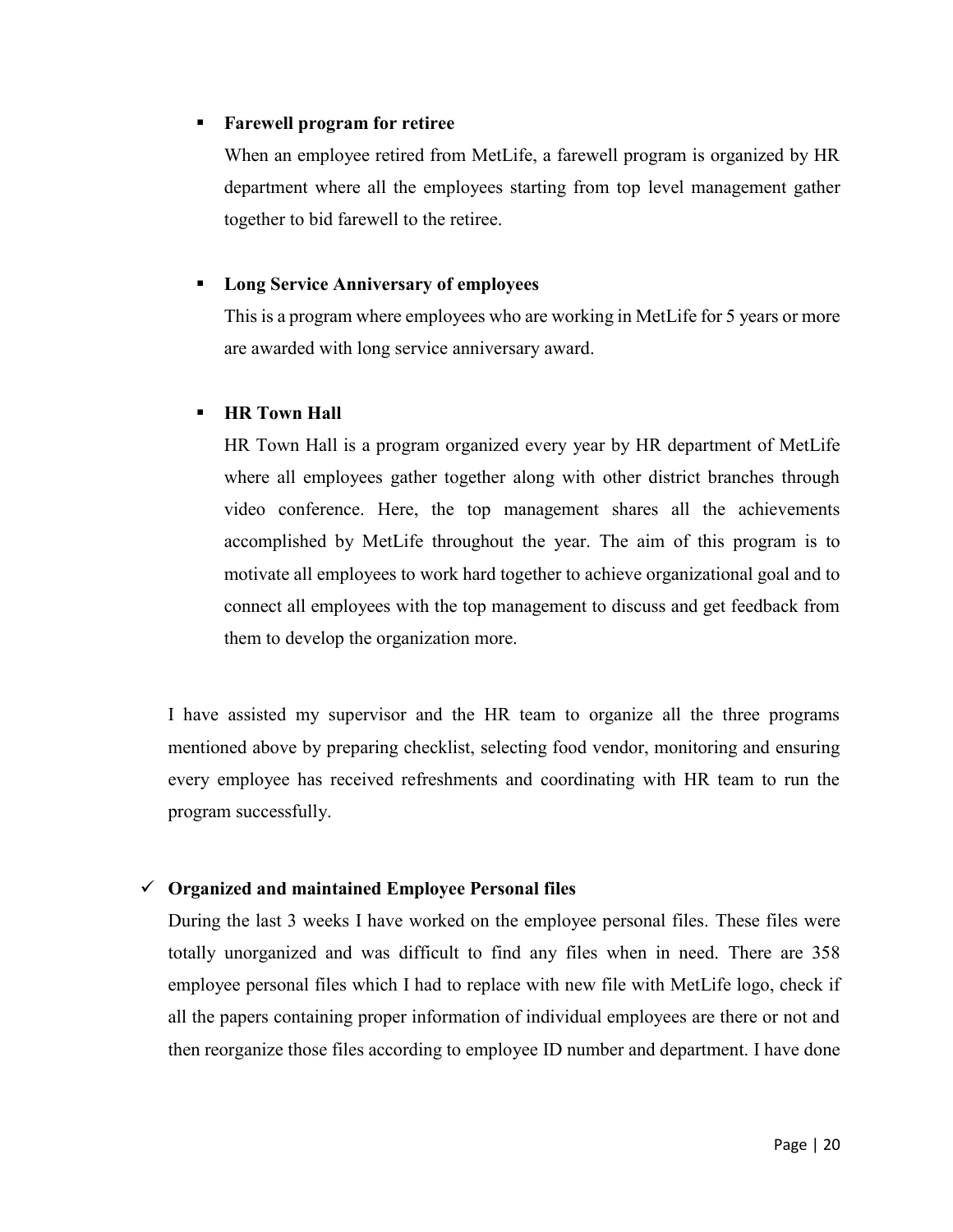this whole file reorganizing task single handedly and successfully completed it two days before the end of my tenure.

# <span id="page-20-0"></span>5. Analysis of Employee Leave Management

#### <span id="page-20-1"></span>5.1. Employee Leave Management in MetLife

Leave Management involves the processes employees use to request time away from work and supervisors use to grant or deny leave based on organization policies. Leave management is one of the simplest yet crucial HR activities that often consumes a significant portion of the HR team's time. HR personnel have to ensure compliance with leave policies, guarantee the availability of sufficient staff at all times and also make sure that employee satisfaction is retained. Complex, manually administered Leave Management programs are costly and often result in errors.

#### <span id="page-20-2"></span>5.2. An Overview of Existing Leave Policy at MetLife

#### <span id="page-20-3"></span>5.2.1. Categories of Leave

According to the policy of MetLife there are 7 types of leave that all employees of the organization can avail:

- i. Earned Leave (Annual/Privilege Leave)
- ii. Casual Leave
- iii. Sick Leave
- iv. Maternity Leave
- v. Volunteering Leave
- vi. Study Leave
- vii. Leave Without Pay (LWP)

#### <span id="page-20-4"></span>5.2.2. Description of Different Types of Leave

#### **1. Earned Leave (Annual/Privilege Leave)**

This type of leave is applicable for every permanent employee who has completed 01(one) year of continuous service at MetLife. He/she will be able to avail earned leave of 18 (eighteen) working days. It is counted in working days. After a successful completion of one year an employee will be able to request for Leave Fare Assistance (LFA) with an application of minimum 3 days of earned leave which must be submitted within 02 (two) months before the date of availing.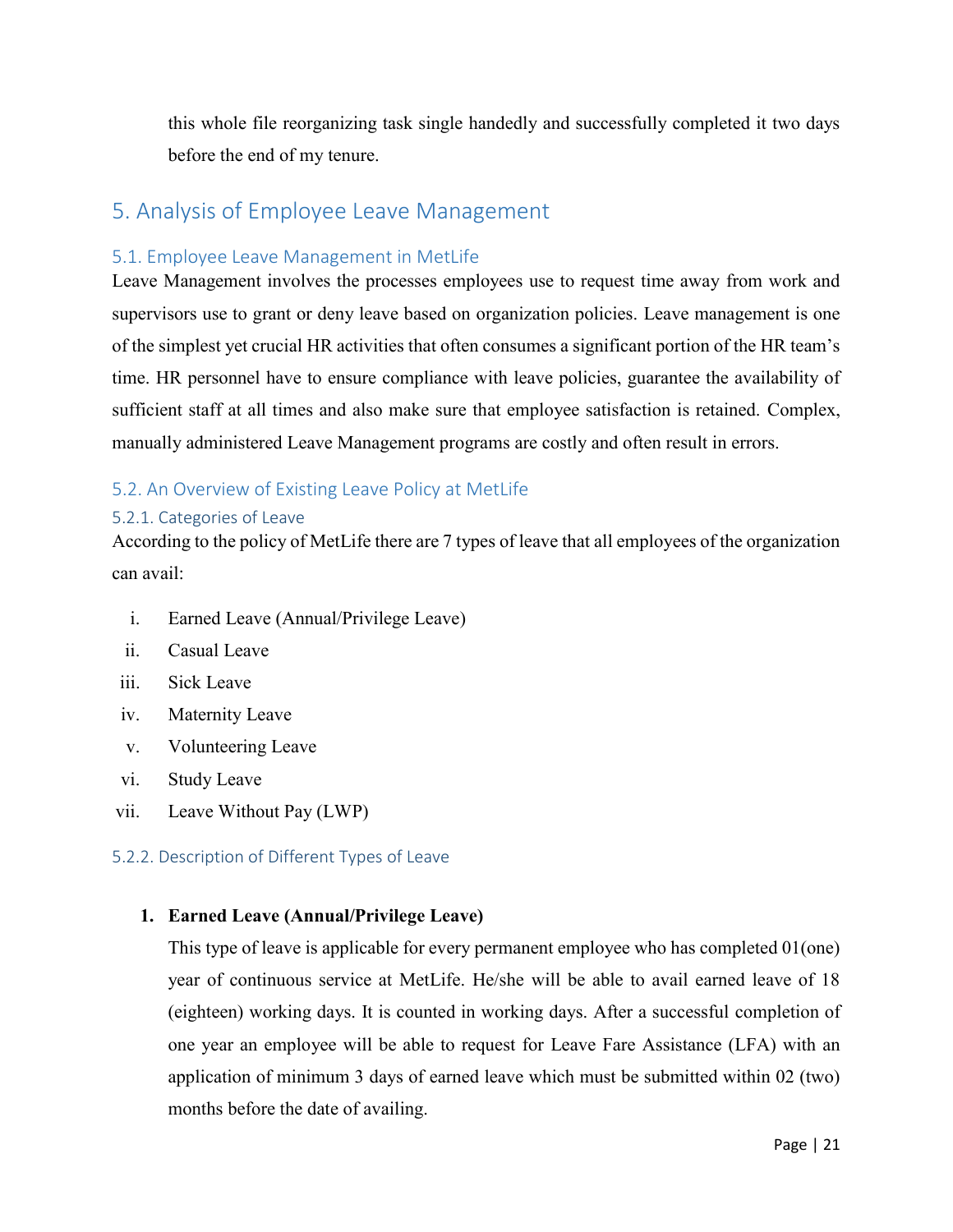Un-availed annual earned leave(s) shall be accumulated or carried forward to next year which shall not exceed 60 working days.

On separation, during final settlement, the outstanding leave balance shall be credited to employee's account up to maximum 60 calendar days. HR shall provide the original copy of final settlement to payroll and keep a copy of payroll's receipt in personnel file.

#### **2. Casual Leave**

Casual Leave can be applied by an employee when he/she is unable to attend office due to situations of an emergency nature. It is counted in working days. Casual leave is granted for maximum 03 (three) days at a stretch and cannot be prefixed with annual leave or holiday. It cannot be carried forward to next year. The company have right to disallow any casual leave if it is not satisfied with the reasons for absence of the employee for which casual leave has been applied for.

#### **3. Sick Leave**

All employees are entitled to sick leave from the date of joining at MetLife. Sick leaves are counted in calendar days and are not carried forward to next year. If an employee remains sick for more the 02 (two) consecutive working days then the employee must provide a medical certificate issued by a licensed medical practitioner after joining.

#### **4. Maternity Leave**

At MetLife, a female employee is entitled to avail maternity leave for 180 days with full payment. After completion of 06 (six) months service in the company will be entitled to avail maternity leave. This type of leave is not be admissible more than twice during her tenure of service in MetLife.

#### **5. Volunteering Leave**

This type of leave is provided to employees to encourage them to contribute to social activities and help people in need. All permanent employees of MetLife can apply for up to 1 working day (or 2 half days) of each calendar year and this leave is not carried forward or accumulated in next year.

#### **6. Study Leave**

This type of leave is guided by the policies developed by MetLife Bangladesh for different study programs.

#### **7. Leave Without Pay (LWP)**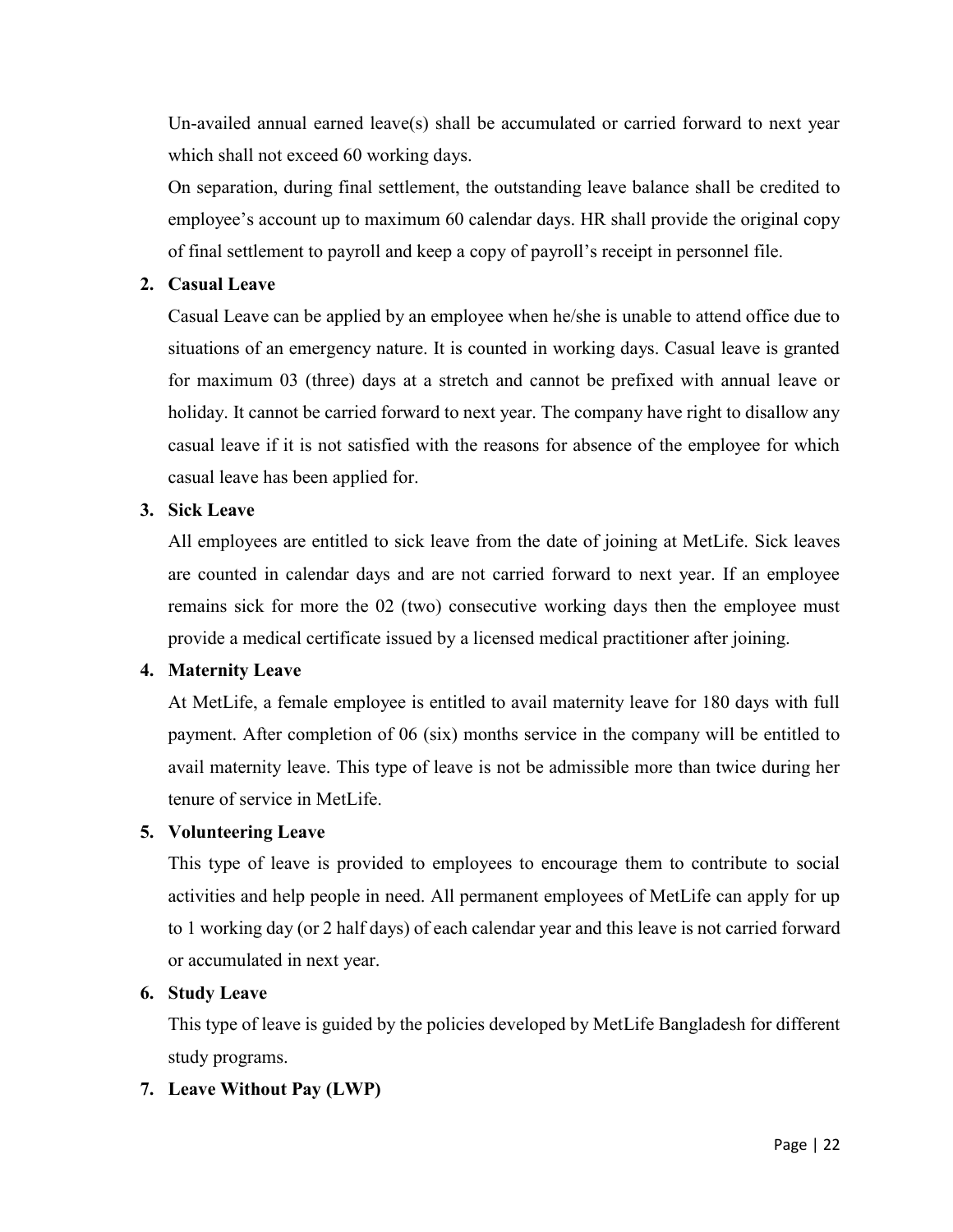Leave without pay may be granted to an employee in special circumstances when no other leave is under this policy permissible or if all other applicable leaves has been availed. LWP is measured in calendar days.

#### <span id="page-22-0"></span>5.3. Current Leave Management Process of MetLife

Employee Leave Management Process in MetLife is conducted manually. The process involves a lot of paperwork. At present, there is no HRIS system to record employee leave data which makes the process very much complex and time consuming. The overall process of Leave application is given below.



*Figure 4 Employee Leave Application Process Flow Chart*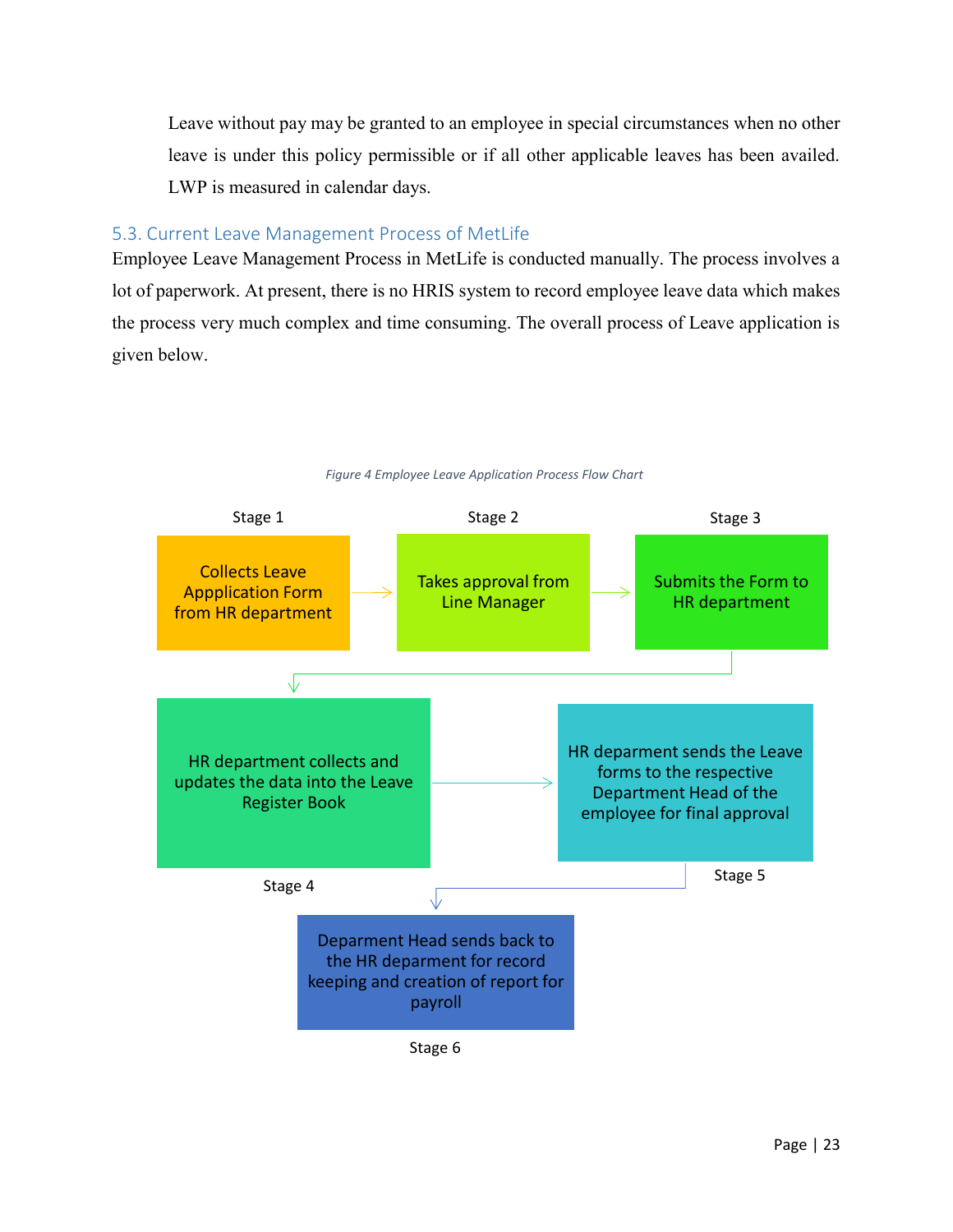The above process chart shows the stages of employee leave application which are described below:

- **Stage 1:** Employee collects MetLife Leave Application form from HR department and apply for leave using the prescribed leave application form.
- **Stage 2:** After filling out the form, the employee submits it to his/her respective reporting manager. For employees outside head office, matrix manager needs to be informed by the employee after getting approval for the leave. The employees with solid line reporting outside country needs to submit a clearance from their respective line managers with the leave application.
- **Stage 3:** Next, the leave application must be submitted to HR department.
- **Stage 4:** After receiving leave application from an employee, HR department completes their section in the application form by carefully checking the employee's leave eligibility and last leave balance and places it for final approval.
- **Stage 5:** After getting the form, the final approver may approve or reject leave accordingly. The final approver needs to be a manager two level high up in the hierarchy of the employee. However, for all cases, country head shall be the highest approver.
- **Stage 6:** After final approval, the leave form is sent back to the HR department and the HR updates the leave record in the leave register accordingly.

The HR department then uses the leave register to create monthly and annual leave report of earned leave which is given to the payroll via e-mail or hardcopy and shall keep a copy of payroll's receipt with the original leave application in a file maintained for this purpose.

As the annual leave report is nothing but the summary of the leave register for a particular month/year, it is not that much helpful for taking any managerial decision. There is no opportunity to analyze the report and find out the scopes for improvements as the HRD is not getting any instant data from the report. They are getting present year's leave status in the following year. As a result the top management is not being able to utilize the report in a proper manner.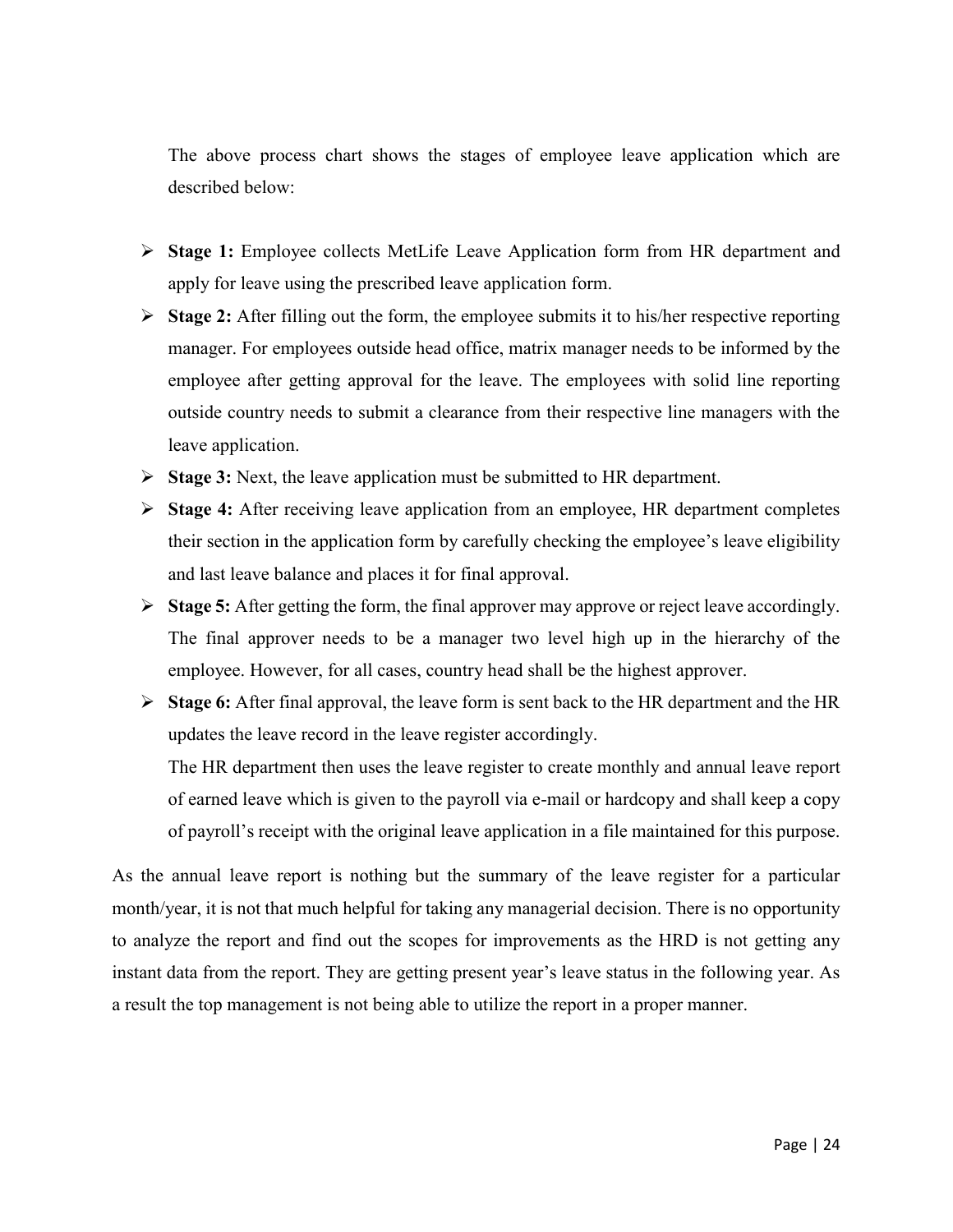So, the existing Leave Management System is a time consuming one. It needs to be more optimized and more synchronized which will lead the management to have a more proficient system to support the total employee management scheme.

#### <span id="page-24-0"></span>5.2. Problems Identified in the Existing Leave Process

Employee leave management is simple HR activity and one that impacts all employees. Most organizations have clear leave policies that are properly conveyed to employees and managers through employee handbooks or HR policy manuals. However, HR is loaded with managerial administration of leave, updating of leave balances and responding to inquiries on leave statuses and entitlements from employees and their managers. Employees also finds it difficult to fill paper forms and run after the approvers to approve their leave. A substantial amount of expensive time of employee, manager and HR is wasted in a very basic HR process.

MetLife Bangladesh is also facing similar problems even though they have a proper leave policy but not a proper HRIS system where leave management process can be integrated. MetLife Bangladesh has approximately 358 employees. It has been found that 400 to 500 leave applications are received by the HR department in each month. These huge number of leave applications are recorded and signed for approvals manually using Leave Register books. Sometimes the leave forms received in previous months pile up in current month with pending approval. This manual process of leave management creates a lot of problems in day to day activities. The problems associated with this process are as follows:

#### **1. Involves a lot of steps to get final approval**

When an employee applies for the leave he/she needs to go through so many stages to get final approval. This creates a lot of hassle for the employee and can thus, make the employee dissatisfied.

#### **2. Too much paper works**

Since every month approximately 400 to 500 leave applications are received by the HR department, so it piles up a lot of paper work for the HR team in filling out their section of the leave form and provide signature in each forms before sending it to the final approver.

#### **3. High chances of data loss and data discrepancy**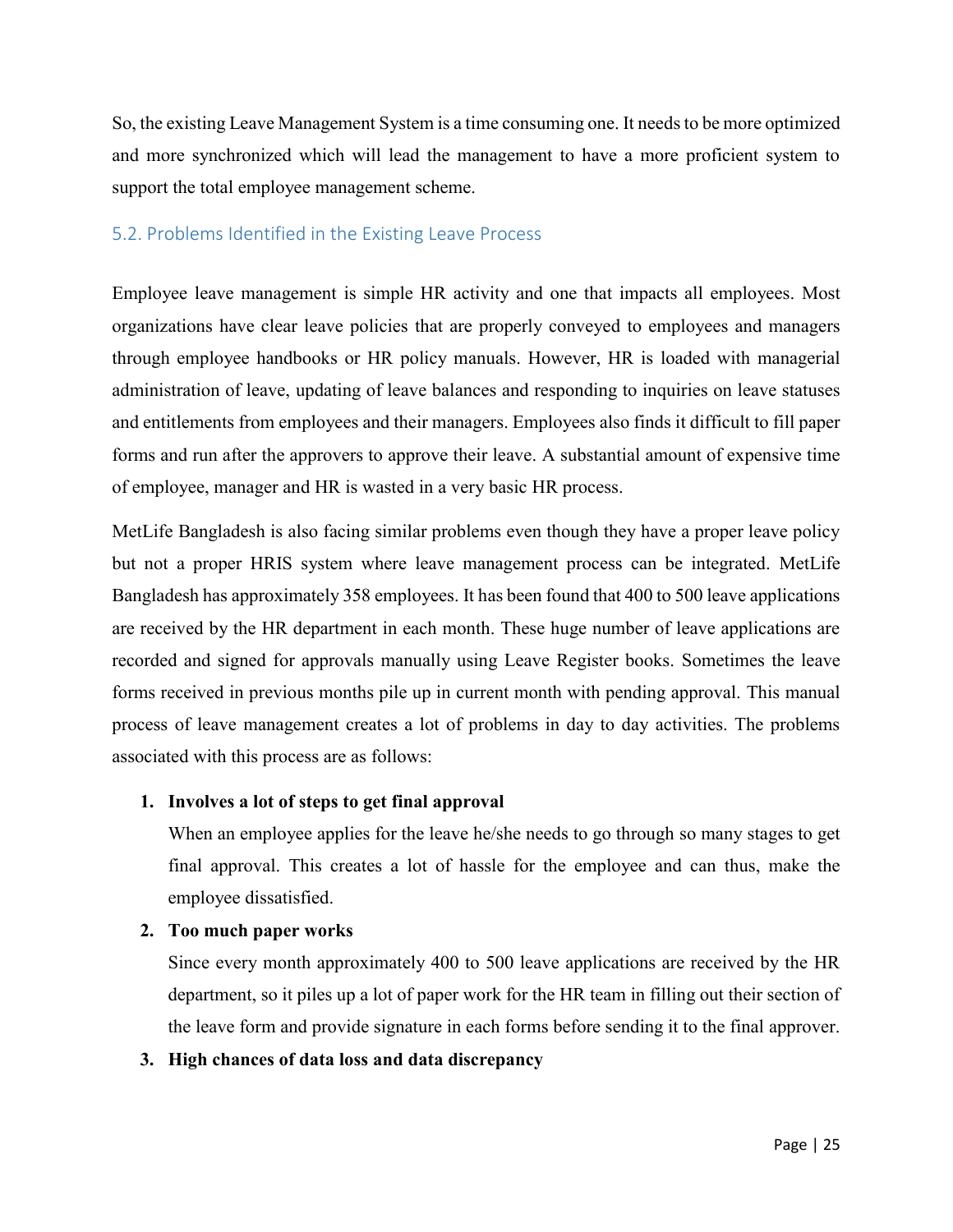Due to too much paper work there is high chance of data loss. Maintaining 400 to 500 papers every month is not that easy. If any time any of the leave form gets lost then there will be error in leave data of the employee. Employees, most of the time, submits their leave form after taking leave without approval. This creates a discrepancy in leave data.

#### **4. Time and energy consuming**

The whole process is very much time consuming for the leave applicant as well as the leave approver.

#### **5. Difficult to create monthly and annual leave report**

Due to a bookkeeping system of leave data of each employee it is very difficult to prepare monthly and annual leave report.

#### **6. Leave balance is not readily available to the employee**

Employees cannot track record of their leave balance by themselves due to unavailable of any automatic leave system. Every employees query for their leave balance to HR. Thus, it creates a barrier to work efficiency.

#### **7. Lack of report analysis opportunity**

There is no opportunity to analyze the report and find out the scopes for improvements as the HRD is not getting any instant data from the report.

#### **8. Lack of monitoring and controlling facilities in existing leave system.**

It has been seen that employees from one department applies for leave fare assistance together. Thus, the department slows down and faces lack of headcount to complete task. This happens because of lack of any monitoring and controlling facilities in existing leave system which can allow the HRD to find out which employee is taking leave on which date and who can take on his/her pending work responsibilities during leave period.

#### **9. Difficult for employees to apply for leave working outside head office**

Employees outside head office who are working in other branches of MetLife are required to apply for leave using the same process. However, they need to send the leave forms to the HR department through courier in head office which takes up a lot of time to get leave approval and also increases cost.

#### **10. Lack of satisfaction among employees**

Due to lot of hassle faced by employees while applying for leave, employees become dissatisfied and therefore, it affects work efficiency.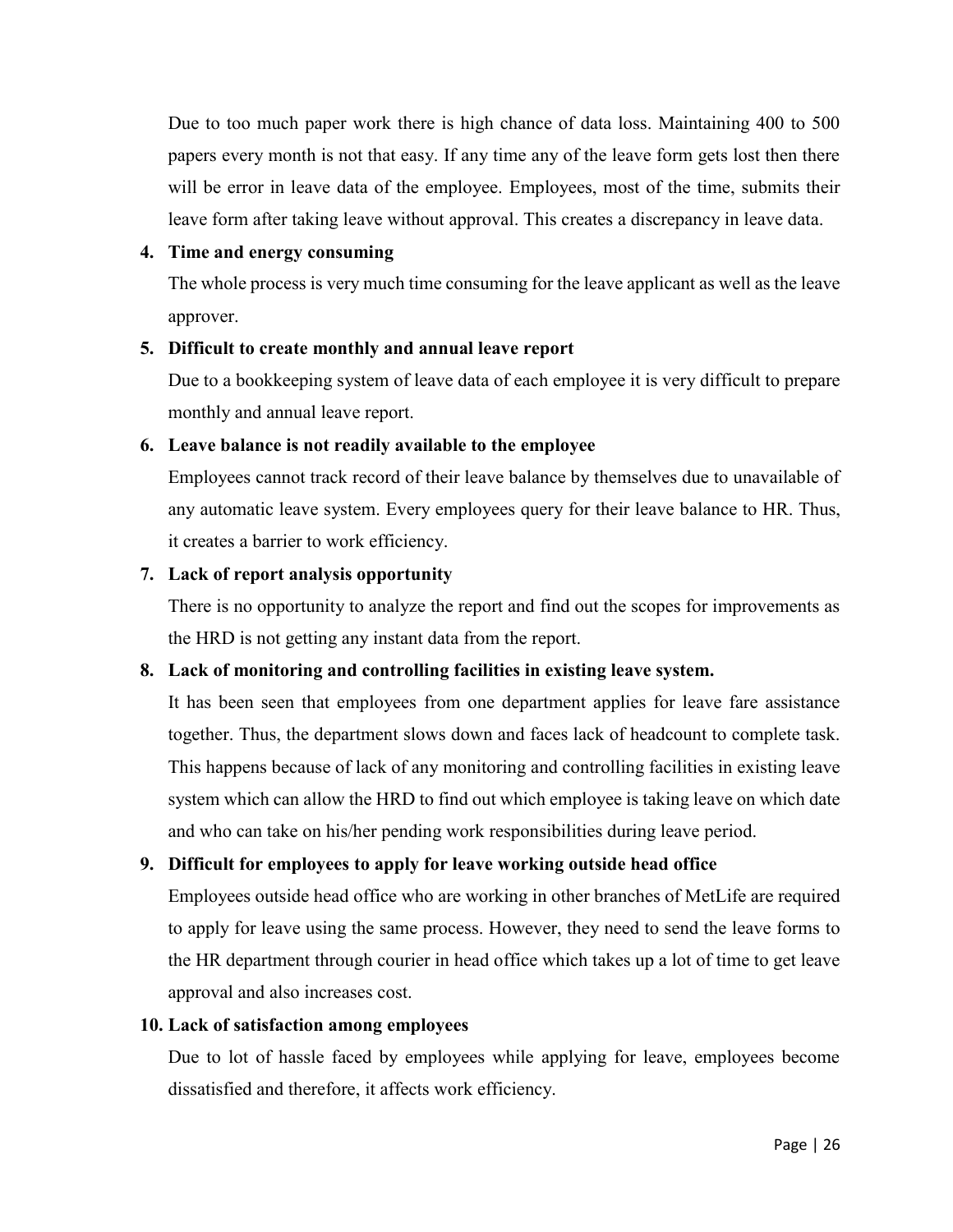In conclusion, it can be said that, from the existing system it is hard to get accurate, reliable and up-to-date information which ensures better management and thereby more efficiency in the administrative work. So, the existing system needs to be altered with a new synchronized and optimized automated system.

## <span id="page-26-0"></span>6. Overview of the Proposed Leave Management System

By considering the existing problems in manual leave management system of MetLife, I have come up with a technological web-based solution that will simplify the whole leave process for all the employees, top management who are the approver of leave and the HRD while increasing work efficiency within the organization. Automating the leave management system is the solution.

With the introduction of **web-based Leave Management System** the existing problems of leave management in MetLife Bangladesh might be solved easily. Nowadays, leave management systems are mostly found in the form of a web-based application system because of its userfriendliness, and the capability to run in almost every devices and in any operating system which has a web browser.

The proposed system will allow the employees to apply for leave online from the list of types of leaves the company provides. The system will then verify the eligibility of the employee to get approval for the leave according to the organization's leave policy and employee leave entitlements. The system will then send the leave application to the approver to get the leave approval automatically and approver will be able to approve the leave request with single click. It will also allow HRD to check pending leave request, approved leaves and at the same time allowing employees to check their leave balance and status.

Furthermore, it will also show the list of employees from which department(s) are already on leave, thus, the system will not allow the top management (the approvers) to approve leave if the particular department faces lower number of employees to run the operation of that department.

Finally, the new system will help HR department to generate leave report which will also provide an automatic analysis of the report and the report will be easily sent to the payroll for further payment process.

A recent study by International Academy of Science, Engineering and Technology has been conducted to attempt to find out if there is any relationship between thirteen electronic HRM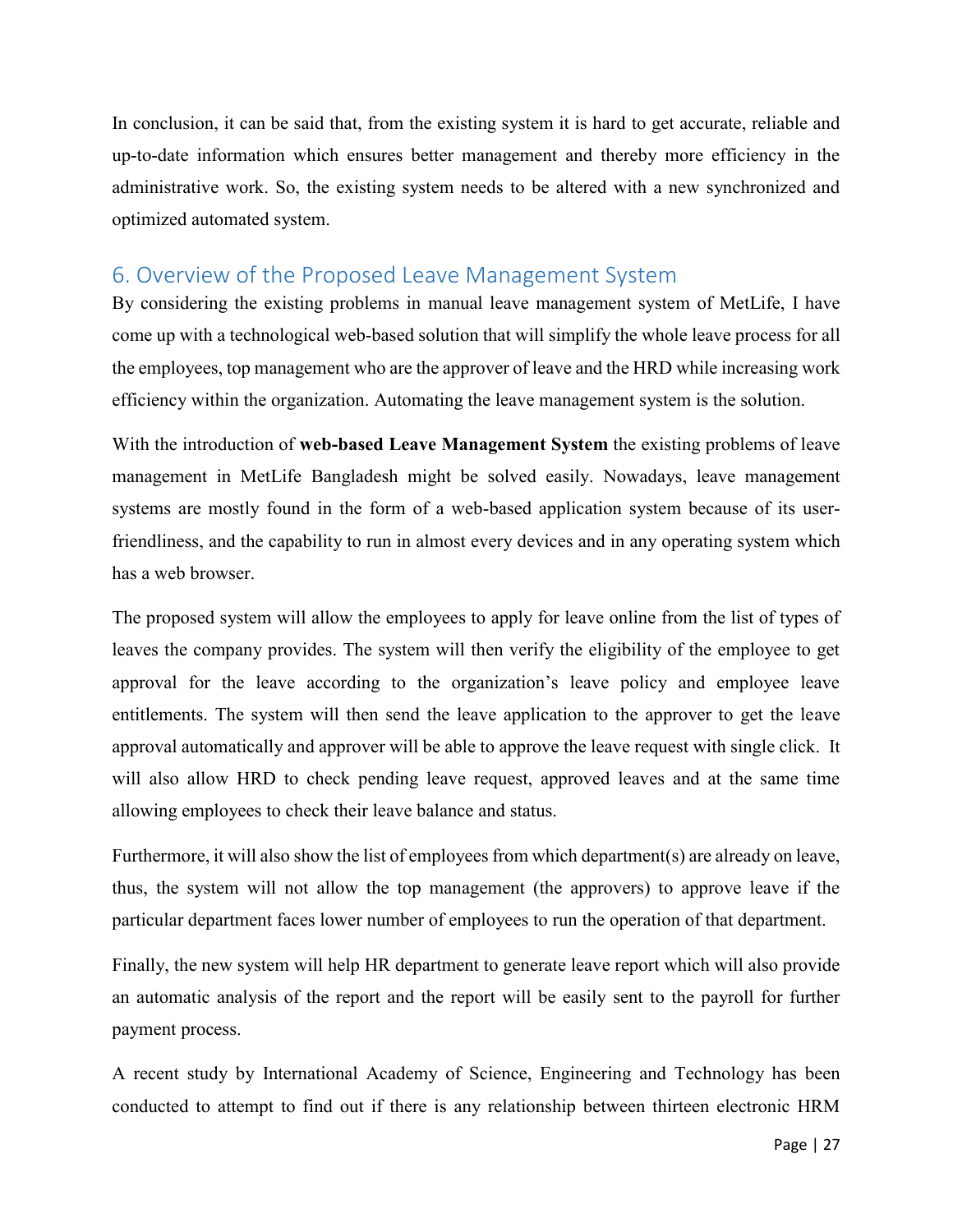activities (independent variables) and organizational performance (financial and strategic). The thirteen E-HRM functions are e-advertising, e-application tracking, e-recruitment, e-selection, elearning, classical & virtual training, e-performance management system, e-compensation & benefit, HRIS & e-communication, e-personal profile, e-grievance tracking & handling, green HRM and **e-leave**. The research was carried out with a sample size of 299 mid & supervisor level managers and 228 top level managers of 46 private and public firms of 8 service sectors of Bangladesh. The convenience sampling technique has been used to choose the respondents and data have been collected through a detailed structured questionnaire from the respondents. Results after a careful and detailed analysis revealed that there is a positive relationship between eapplication tracking, e-selection, e-learning, e-performance management, e-compensation & benefit, HRIS & e-communication, e-personal profile and **e-leave** with financial performance. **Among them, HRIS & e-communication, e-compensation & benefit and e-leave have a strong positive relationship with financial performance** (HOSAIN, 2017)**.** 

A web-based leave management system automates the whole procedure revolved around leave within a company, saving time and resources by letting employees focus on the important tasks before them and removing the outdated need to record and file leave documents. With the business world being so competitive, this could save valuable time for other projects. This automated system of leave management system empowers employees to check their own leave balances and apply easily, thus it will increase employee satisfaction and affects the organizations financial performance positively.

#### <span id="page-27-0"></span>6.1. Proposed Functions of New Web-based Leave Management System

Using the proposed Leave Management System Software the organization will be able to use the following functions which are given below:

#### **Management and employee Log In and Log Out system**

The software will create separate accounts for employees and the management using which they will be able to log in a log out into the system to apply for leave and do necessary activities regarding leave.

#### **E-leave application form**

The software will have electronic leave application forms (e-leave forms) which can be filled out easily without any hassle.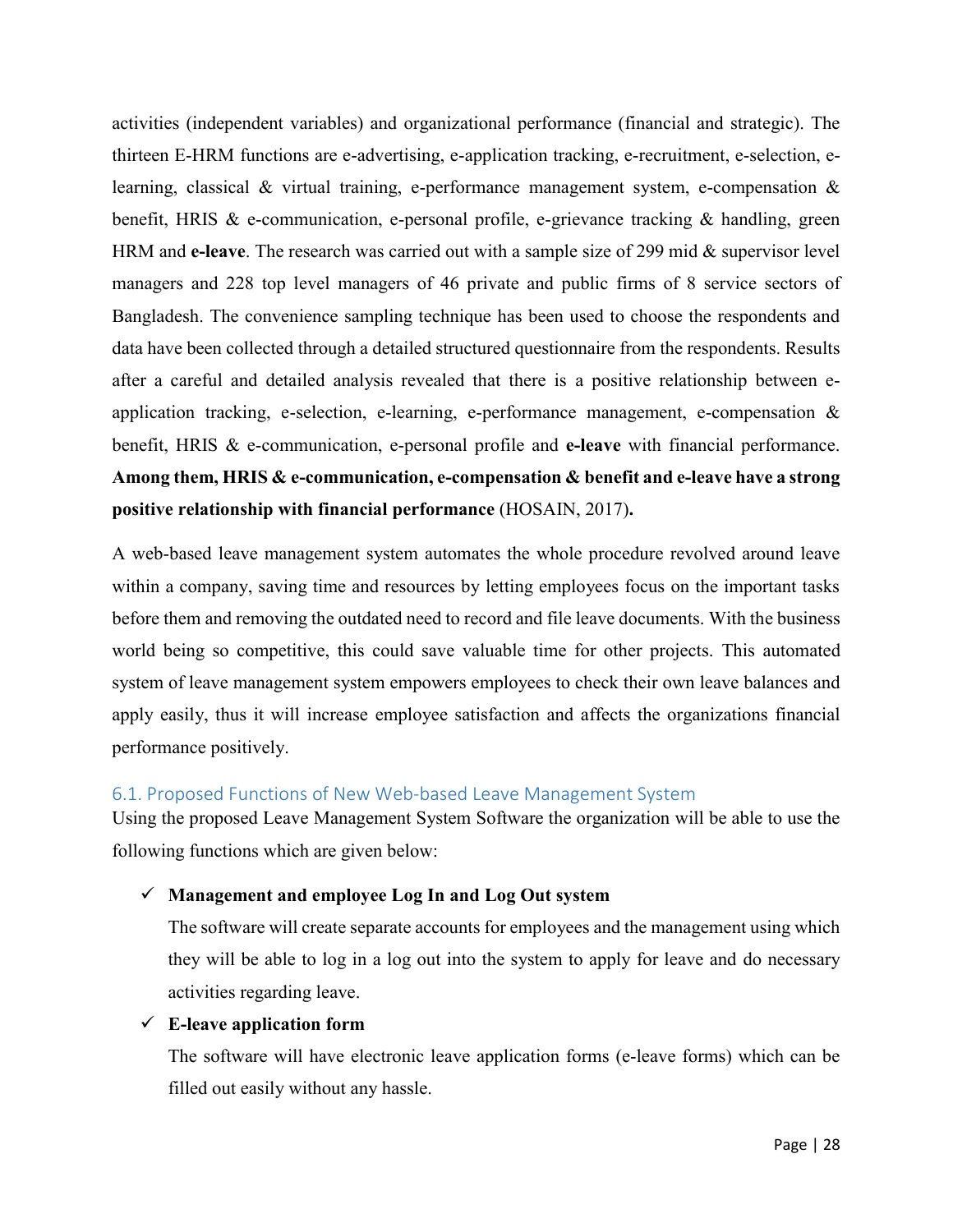#### **Company Leave Policy**

The software will allow all the employees to check company leave policy and enquire anything related to the leave policy in the same platform.

#### **List of public and company holidays**

There will be list of public and company holidays provided in the system which will help the employees to know all the upcoming holidays.

#### **List of pending leave request**

A separate list of pending leave requests will be given in the system which will help the management to know about the pending leaves.

#### **List of employees on leave**

A separate list of employees who are on leave will be given which will allow all the head of the department to know who are on leave.

#### **Auto report generation system**

There will be auto leave report generation system which will help the management to generate leave report with one click and will also allow to send the report to the payroll for further payment process.

#### **Integrated Attendance Management System**

The system software will also integrate the attendance system with the leave management system which will help the organization to keep track of absentees in one platform.

#### **Employee Self-service Tool**

The software will allow all the employees to know how many days of leave an employee is entitled to and how many days of leave are remaining.

#### **Data security protocols**

All the leave data will be encrypted and will have protected servers to prevent hacks.

#### <span id="page-28-0"></span>6.2. Benefits of the New System

By implementing the proposed Leave Management system MetLife Bangladesh will be benefited in various ways. The breakdown of the benefits are given below.

#### <span id="page-28-1"></span>6.2.1. Benefits to the Human Resources Department

**Cut down of paper works**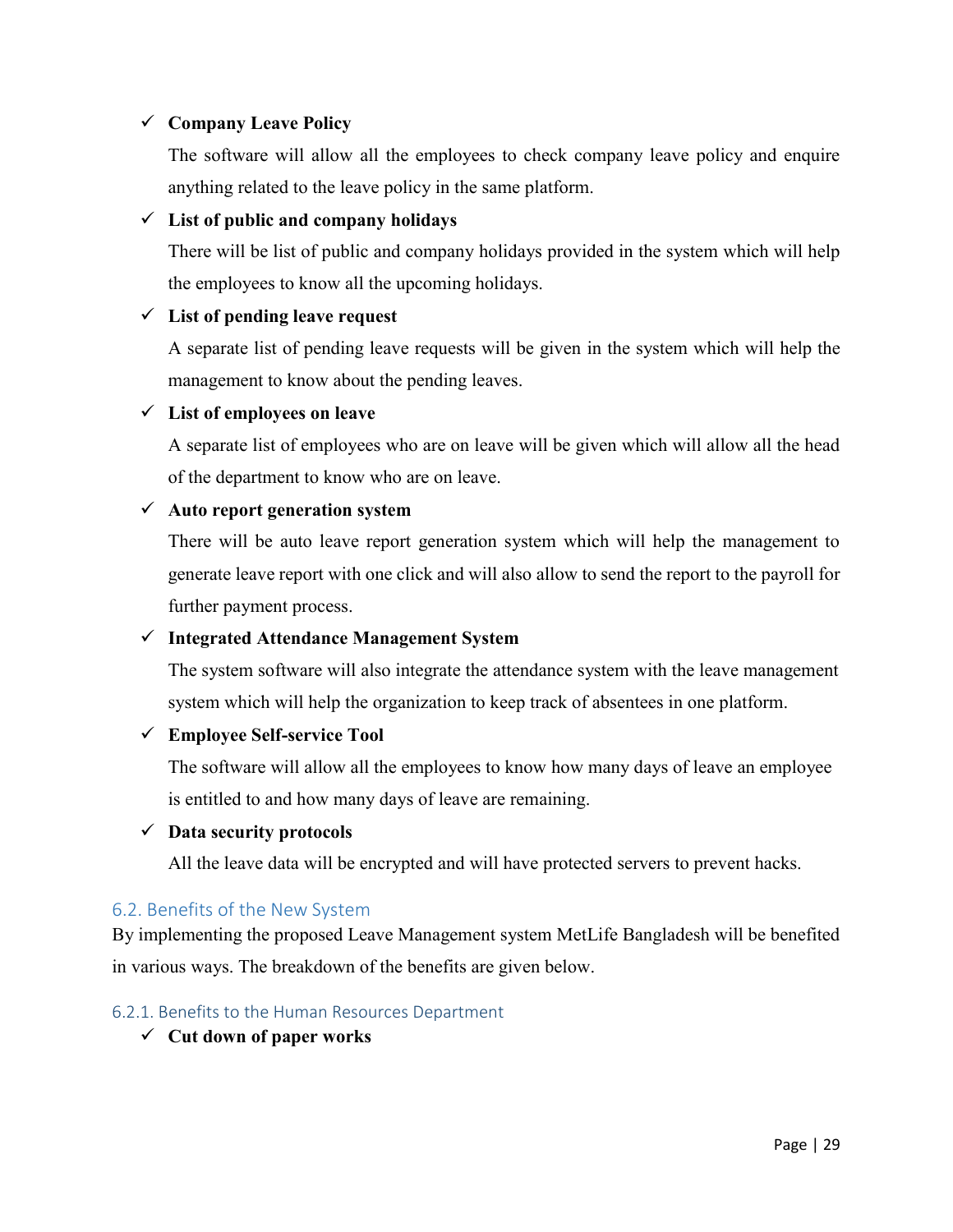The web-based leave management system will eradicate paper works. Since, all the applications and approvals will be conducted online, the dependence on paperwork will be reduced.

#### **Reduced work load and saves time**

The automated leave management system will reduce the extra workload of managing and maintaining manual leave process. Therefore, the HRD will be able to utilize time and concentrate in other major functions of Human Resource Management.

#### **Increased work efficiency**

With automated web-based leave management system the HRD will be able to manage leave process efficiently.

#### <span id="page-29-0"></span>6.2.2. Benefits to the Employees

#### **Cut down of leave application steps**

The new system will eradicate many stages of leave application process making it simple and quick.

#### **Easy and fast application system**

The employees will not have to go through the 6 stages to apply get a leave approval. He/she will be able to apply for leave and get approval with one click. He/ she will also be able to attach medical reports/certificates in case of sick leaves.

#### **No chasing after approver to collect approval**

The employees will not have to chase the management to get approval for leaves anymore. The application will be submitted and sent to the approval automatically.

#### **Easy access to leave balance and status**

All the employees will have easy and quick access to leave balances and statuses. They will not have to call HRD to know about their leave balance.

#### **Employee Satisfaction**

The hassle of applying for leave will be reduced and thus, employee satisfaction will increase.

#### <span id="page-29-1"></span>6.2.3. Benefits to the Approvers

#### **One click approval system**

The management or the leave approver will get notified automatically about the leave request and will be able to approve the leave with just a single click. If any leave application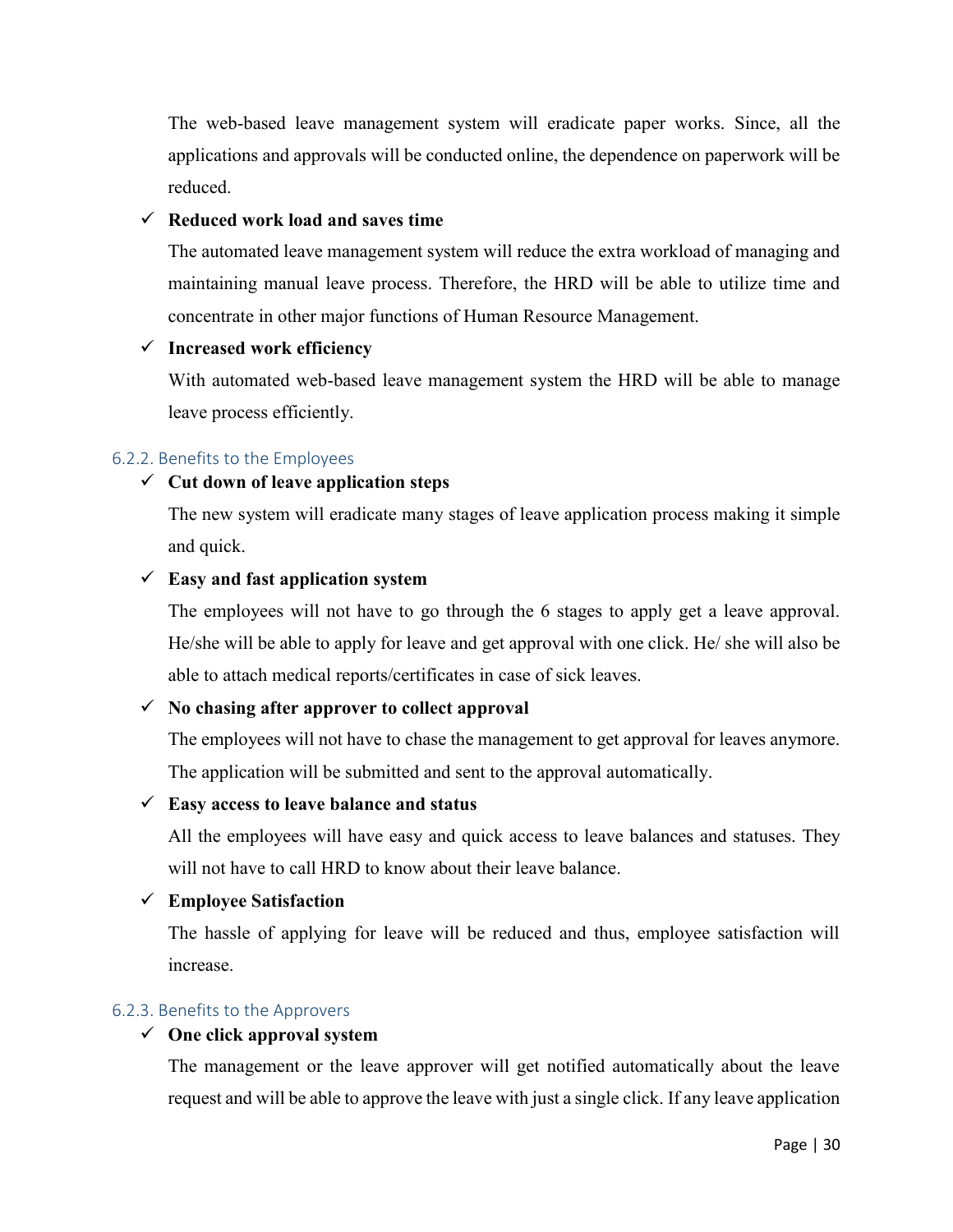is denied then the management will be able to state the reason for denial and sent it back to the HRD and to the employee who applied for leave.

#### **Saves time**

The one click approval system will save time and increase efficiency.

#### **Can check pending leave list**

The approvers will be able to check pending leave request easily and approve them accordingly.

#### **Can check list of employees of his/her department are on leave**

The approvers will be able to check which employee is on leave and whether by allowing another employee on leave will create any shortage of headcount in that department.

#### <span id="page-30-0"></span>6.2.4. Benefits to MetLife Bangladesh

#### **Cost reduction**

With the new web-based leave management system the organization will be able to reduce cost by cutting extra headcount that was previously required to manage the manual leave system.

#### **Enhanced workers productivity and efficiency**

The automation of employee leave management system will increase the productivity and efficiency of MetLife Bangladesh. Since, the employees will not have to worry anymore regarding their leave application process so they will now be able to concentrate on other works more.

#### **Leave reports readily available for analysis and decision making**

The automation will allow the management to quickly generate and analyze leave reports and extract valuable information regarding employees who are on frequent leave and who have accumulated leave. The analytics can also be used to map employee performance and diligence.

#### **Protection of data**

The organization's data will be protected. All the leave data and attendance data will be in one platform keeping the data safe and secured.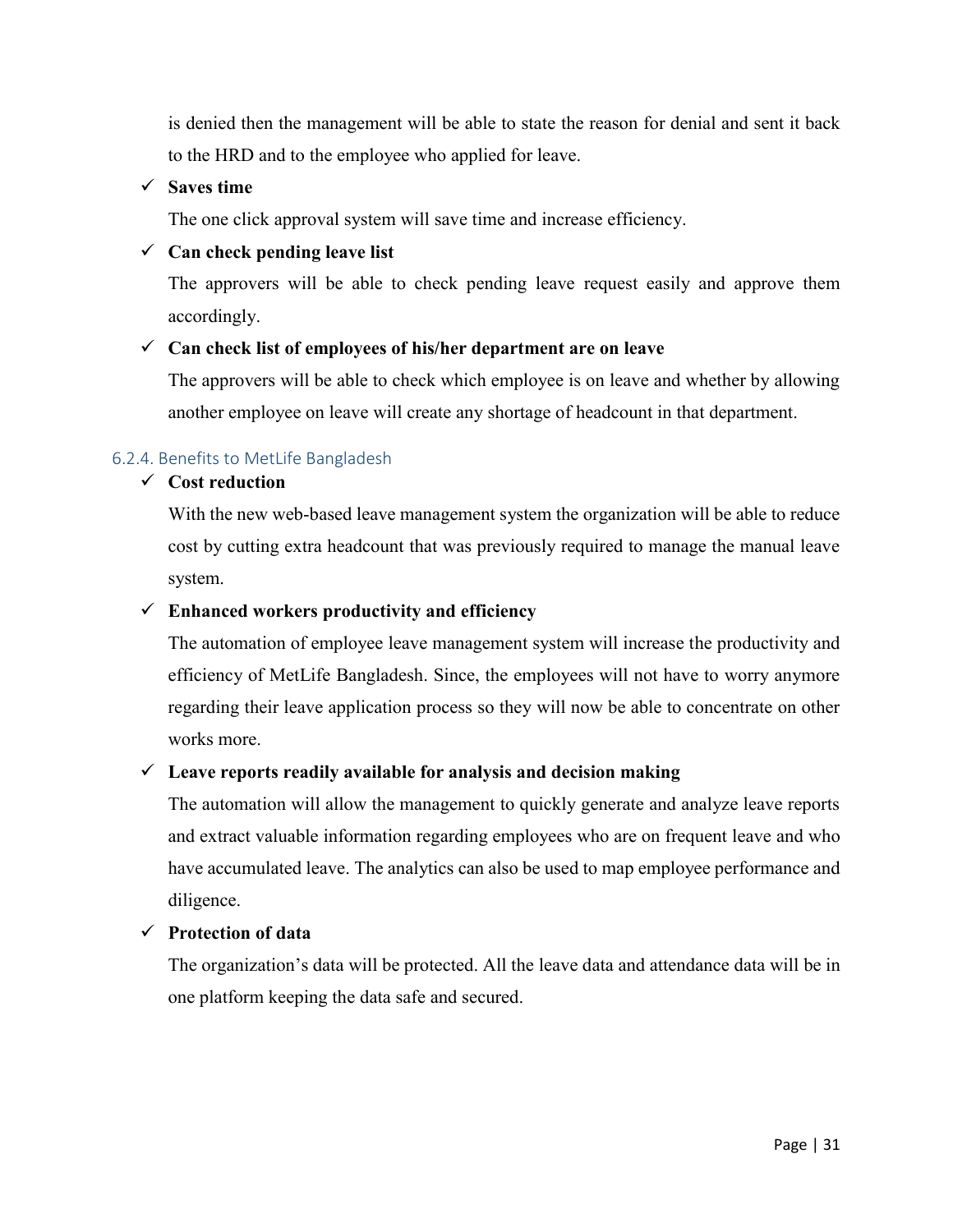# <span id="page-31-0"></span>7. Design and Implementation Phase

Implementation phase is the most important and crucial part of any project. The first and foremost is to build up a project team who will take the whole responsibility to implement the project successfully. Secondly, the project team needs to set up a project timeline. To implement the proposed web-based leave management system in MetLife the stages are given below:

### <span id="page-31-1"></span>7.1. Proposal Submission

The HRD needs to submit a proposal of implementing the new web-based leave management system to the top management stating all the benefits with the calculation of return on investment (ROI) the business will gain using the new system. The proposal should contain the problems of the existing system and what changes the company will have after introduction of the new system.

#### <span id="page-31-2"></span>7.2. Vendor Selection

Next, the organization will have to select suitable vendor out of a list of vendors who will be able to provide with all the functions and support that the MetLife requires. The management will have to go through a vendor selection process stated below:

#### <span id="page-31-3"></span>7.1.1. Request for proposal

The management will send a request for proposal to the vendors where it will ask for budgets and the service that they will be able to provide to the organization regarding the proposed leave management system.

#### <span id="page-31-4"></span>7.1.2. Non-disclosure Agreement

The management will then sign a non-disclosure agreement with the vendors where they will agree not to disclose the project plan to anyone by signing on a legal paper.

#### <span id="page-31-5"></span>7.1.3. Business Requirement Document

Afterwards, the management will provide the business requirement document to the vendors. A business requirement document, also known as BRD in short, specifies the business need and customer expectations. The project team will need to properly plan out the project and specify every detail of the business requirement.

#### <span id="page-31-6"></span>7.1.4. Functional Requirement Document

The functional requirement document is a formal statement which specifies the functional requirement of the business. After the submission of BRD the vendors will ask for more in depth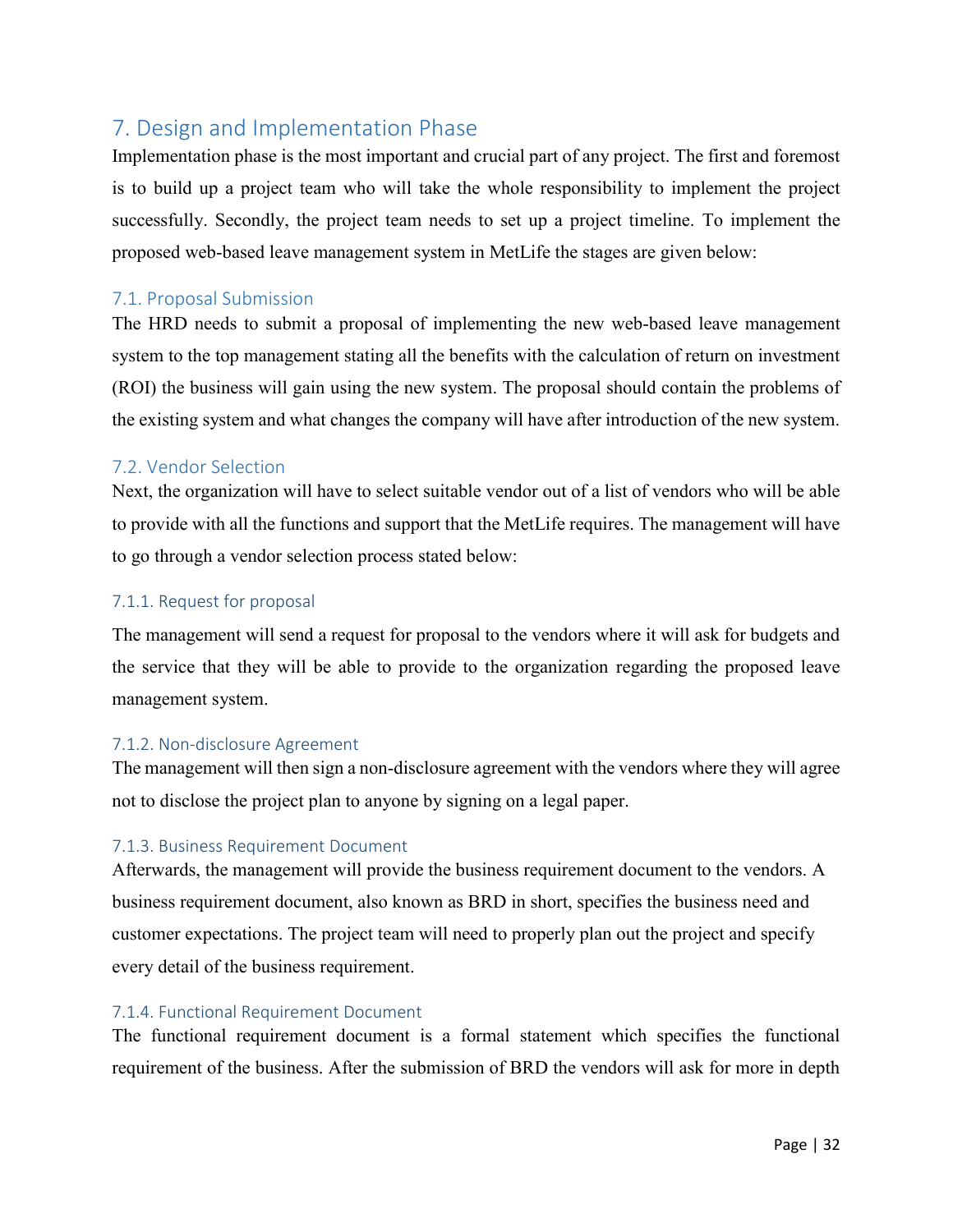requirement of the business. This is where the project team needs to submit the functional requirement document or FRD for short.

#### <span id="page-32-0"></span>7.1.5. Scoring

After all the above steps are completed the list of vendors will submit their proposal with budget and all the vendors will be scored on regional level and on local level.

#### <span id="page-32-1"></span>7.1.6. Selection

Based on the highest score given by the regional office and local office, final vendor will be selected for the project implementation.

#### <span id="page-32-2"></span>7.2. Budget Submission

By conducting a cost analysis of the proposed system and market survey a budget for the proposed system will have to be submitted to the management. After approval of the budget the team will move on to the next stage, which is the User Acceptance Testing (UAT).

#### <span id="page-32-3"></span>7.3. User Acceptance Testing (UAT)

User Acceptance Testing, also known as UAT, is the last phase of software testing process. UAT is the usage of the software by the client or the intended real end user to check if the software is meeting the requirement or needs any development or correction.

#### <span id="page-32-4"></span>7.4. Go-Live

Go-Live is the final stage where the new system will be started. All the users will be able to transact using the new leave management system.

#### <span id="page-32-5"></span>7.5. Challenges

After implementation of the new system it is most likely to face various challenges. The list of questions that the team needs to ask post implementation to find out he challenges are as follows:

- Are the features working as expected?
- What errors are taking place and are they within the expected limits?
- Were the bugs and glitches fixed within the desired timeframes? (And, are the fixes being applied with the longer term in mind?)
- How did data integrity stack up against expectations?
- Is the system working with other integrated databases and systems as expected?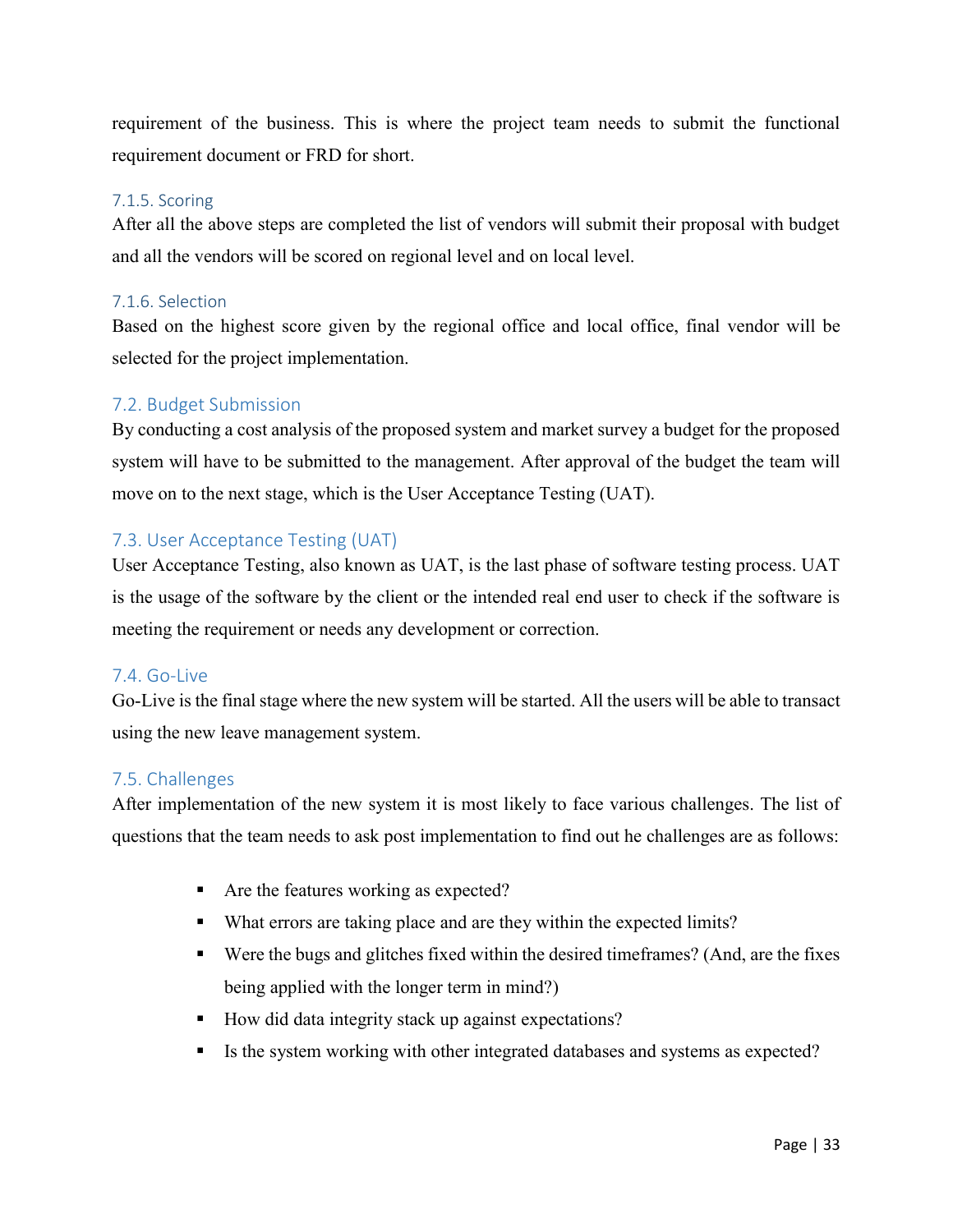What 'quick wins' are emerging? And can you announce them so that you have some early positive news to give out?

Regardless of these questions, the team might face few more challenges after implantation. All the employees might face difficulty in getting used to the new system user interface. They might not understand the application process in the beginning.

# <span id="page-33-0"></span>8. Recommendation to Overcome Challenges

Keeping the above challenges in mind, I have come up with the following recommendations to overcome the challenges post implementation.

- $\triangleright$  Training and tutorial videos should be provided to all the employees to get to know and understand the use of new leave management system.
- $\triangleright$  Every detail of glitches and bugs needs to be spotted and identified in order to fix the problems.
- $\triangleright$  The company can choose from the list of top vendors such as greytHR Leave Management, PlanMyLeave, Intoweb Leave Management, and Workforce Leave Management, etc.

## <span id="page-33-1"></span>9. Conclusion

The proposed new system of leave management will create the entire leave management process much easier and efficient. The user friendly interface and accessibility from any web browser or device will help the employees to easily complete the leave application process. Using the software the management and HRD will be able to take decisions regarding leave affairs. Additionally, the new system will ensure less paper works and therefore, the whole process of leave management will be smooth and reliable.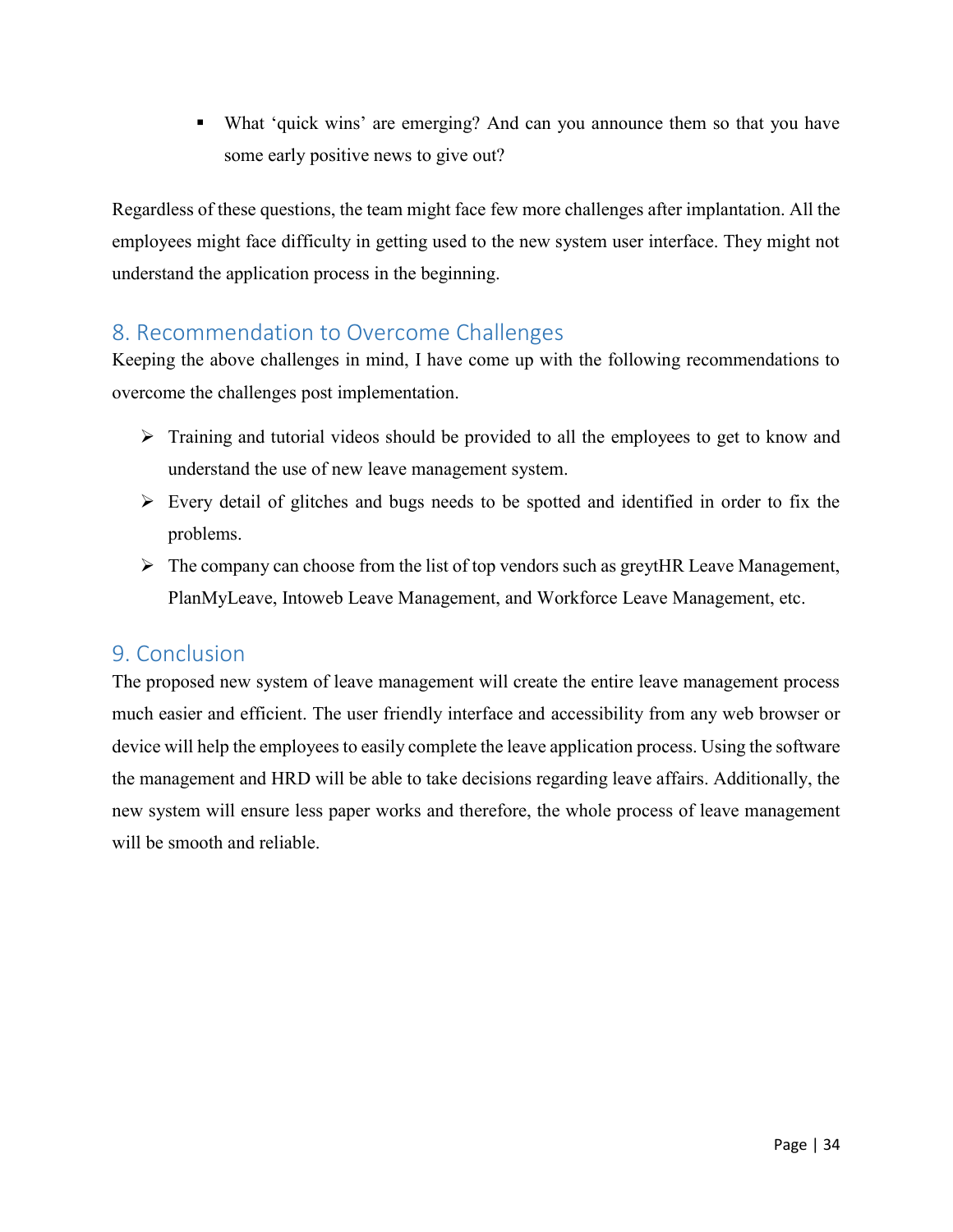## <span id="page-34-0"></span>10. Bibliography

- A.S.Syed Navaz, A. F. (2013). Human Resource Management System. *OSR Journal of Computer Engineering (IOSR,*  $8(4)$ , 62-71. Retrieved from https://arxiv.org/ftp/arxiv/papers/1309/1309.5351.pdf
- Aguilar, C. L. (n.d.). 10 Steps Your Software Implementation Should Have. Retrieved from https://www.lisoblog.com/10-steps-your-software-implementation-should-have/
- Alam, M. M. (n.d.). *Employee Leave Management System.* University of Greenwich. Retrieved from https://www.slideshare.net/mahbubdiit/employee-leave-managementsystem?from\_action=save
- (2014, November 20). *Annuities.* MetLife. Retrieved from https://blog.metlife.com/topics/insurance
- Article Leave Management System. (n.d.). *Intoweb Intranet and Extranet Software*. Retrieved from http://www.intoweb.com/articles/leave\_management\_system.php
- At The Bell. (2010, March 1). *Investment News*.
- Beeson, K. (2017, September 18). HRMS Implementation Plan: Your 8 Step Checklist . Retrieved from https://www.hrmsworld.com/hrms-implementation-plan.html
- Best Leave Management system . (n.d.). Retrieved from https://www.softwaresuggest.com/us/leave-management-system
- Bulmash, J. (n.d.). HUMAN RESOURCES. In *Human Resources Management in Perspective.* Retrieved from the state of the state of the state of the state of the state of the state of the state of the state of the state of the state of the state of the state of the state of the state of the state of the state of https://catalogue.pearsoned.ca/assets/hip/us/hip\_us\_pearsonhighered/samplechapter/0132 270870.pdf
- Chhugani, K. (2017, May 24). The importance of Human Resources to an Organization. Retrieved from https://www.easyhrworld.com/blog/the-importance-of-human-resources-to-anorganization/
- (n.d.). *DESIGN AND IMPLEMENTATION OF A WEB BASED LEAVE MANAGEMENT SYSTEM.* Iproject. Retrieved from https://www.iproject.com.ng/computer-science/final-year-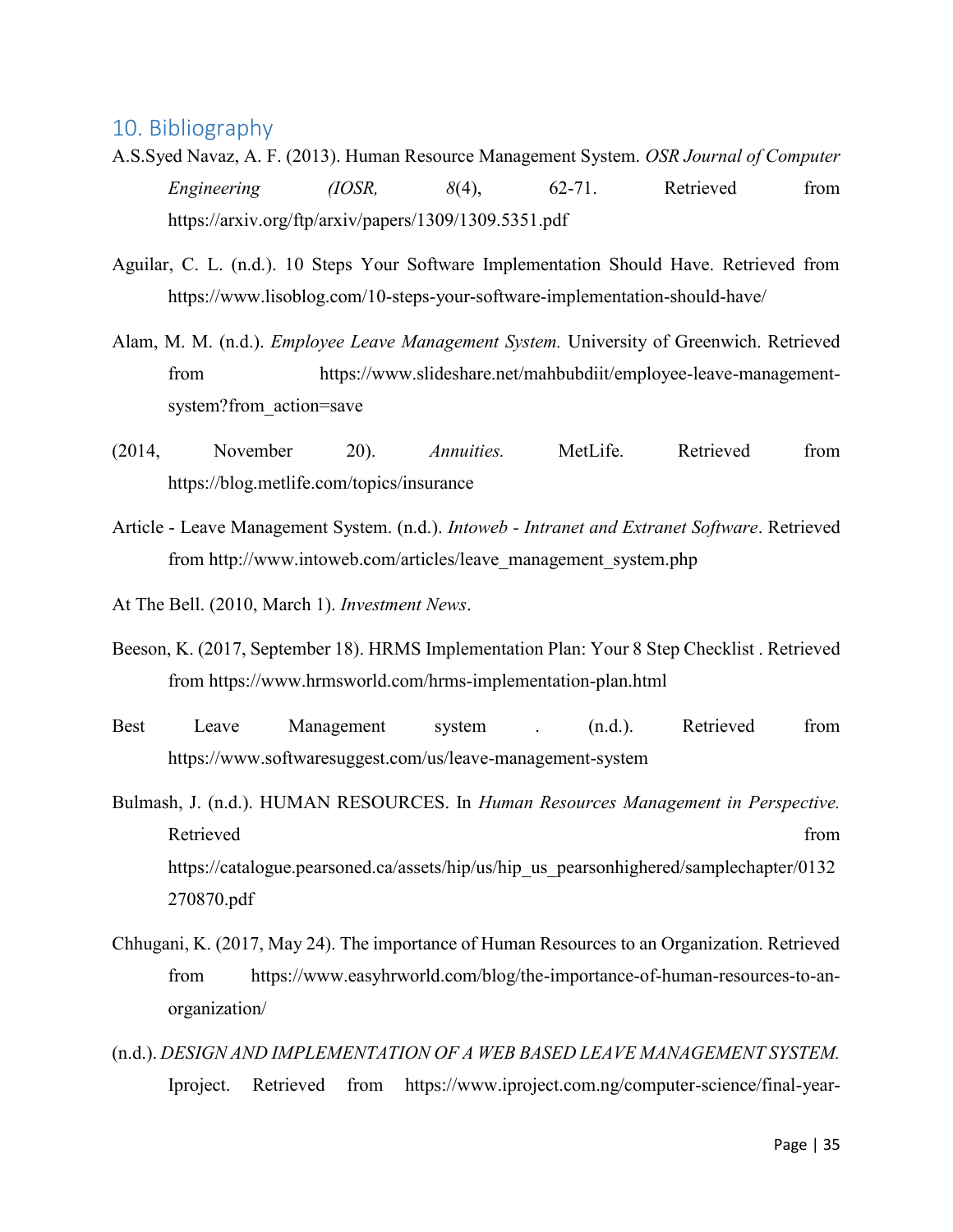project-topics/design-and-implementation-of-a-web-based-leave-managementsystem/project-topics

- Deskera. (2016, July 21). What is Leave Management? Employee Leave. Retrieved from https://betterbusiness.deskera.com/what-is-leave-management/
- Emloyee Leave Management Systems. (n.d.). *sumHR*. Retrieved from https://www.sumhr.com/importance-hr-software-employee-leave-management-systems/
- (n.d.). *Employee Attendance System.* Infotronic. Retrieved from http://www.infotronics.com/solutions/leavemanagement.html
- greytHR. (2013, December 4). Why Leave tracking is important? *Leave Mangament*. Retrieved from http://blog.greythr.com/why-leave-tracking-important
- Heathfield, S. M. (2017, September 4). Learn About the Importance of Human Resources Management . *Management Career Info*. Retrieved from https://www.thebalance.com/what-is-the-importance-of-human-resources-management-1917588
- HOSAIN, M. S. (2017, Apr-May). THE IMPACT OF E-HRM ON ORGANIZATIONAL PERFORMANCE: EVIDENCE FROM SELECTIVE SERVICE SECTORS OF BANGLADESH. (E. a. International Academy of Science, Ed.) *International Journal of Human Resources Management (IJHRM), 6*(3).
- JAIN, D. V. (2014, June). Impact of Technology on HR Practices. *INTERNATIONAL JOURNAL OF INFORMATIVE & FUTURISTIC RESEARCH, 1*(10), 25. Retrieved from http://www.ijifr.com/pdfsave/13-06-2014621JUNE-V10-E15.pdf
- Key features of a leave management system. (2016, November 20). *Times of Malta*. Retrieved from https://www.timesofmalta.com/articles/view/20161120/technology/Key-features-ofa-leave-management-system.631603
- MetLife in Asia Our story in Asia. (n.d.). Retrieved from https://www.metlife.com.bd/aboutus/about-metlife-asia/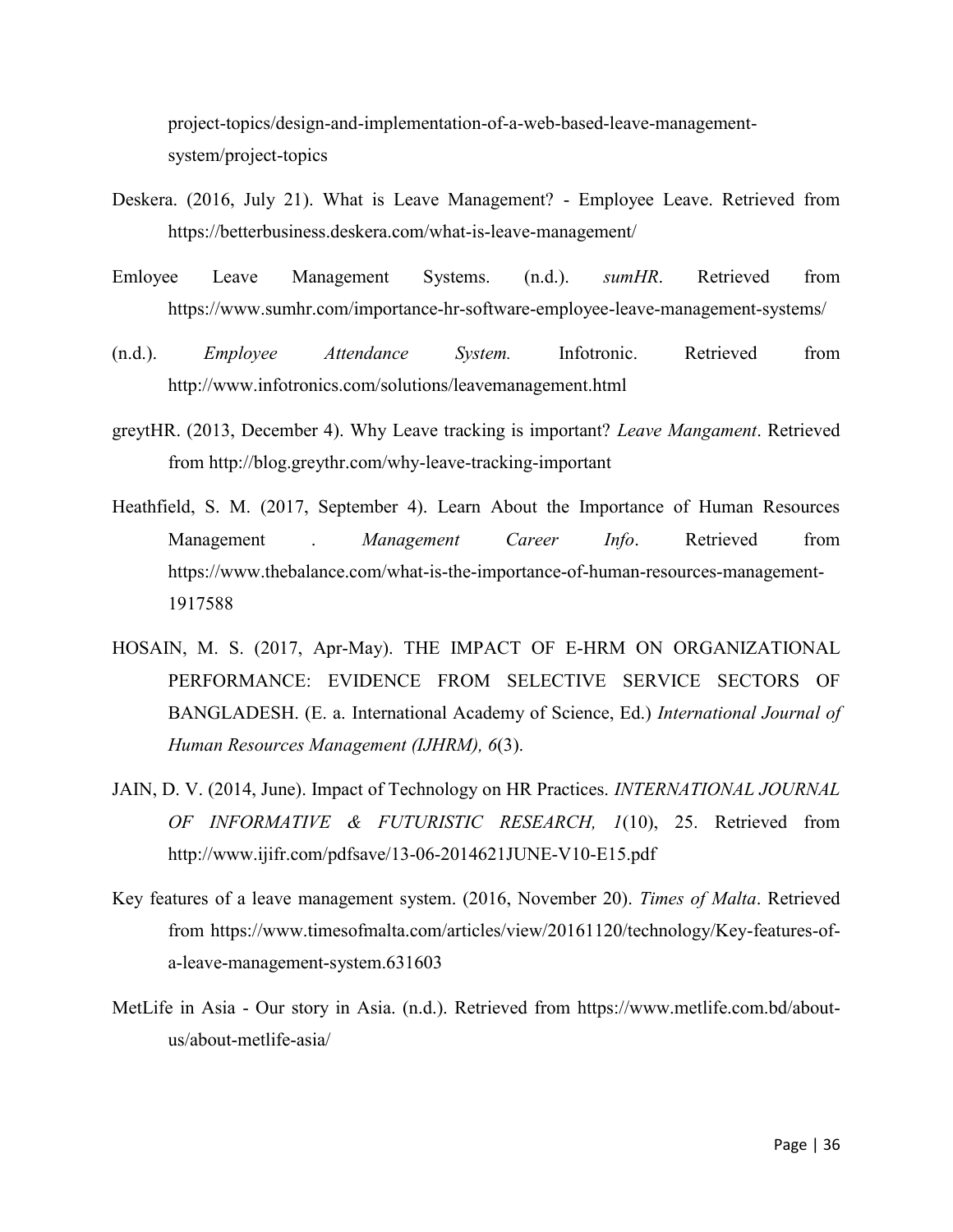- MetLife in Bangladesh Our story in Bangladesh. (n.d.). Retrieved from https://www.metlife.com.bd/about-us/about-metlife-bangladesh/
- MetLife in World. (n.d.). Retrieved from https://www.metlife.com.bd/about-us/about-metlifeworld/
- Muduli, D. A. (2015). Role of Technology for HR Transformation Enabling Higher Organizational Performance. *Conference: 4th Biennial Indian Academy of Management Conference.* India: ResearhGate. Retrieved from https://www.researchgate.net/publication/291321468 Role of Technology for HR Tra nsformation\_Enabling\_Higher\_Organizational\_Performance

Nurul. (2008). *Design and Implementation of a Web Based Leave Management System.*

- R, H. (n.d.). Why the Human Resource Department is Important. Retrieved from https://inside.6q.io/why-the-human-resource-department-is-important/
- Selvan, V. T. (2015). Study on role of technology in Human Resources. *International Journal of Applied Research 2015, 1*(7), 474. Retrieved from http://www.allresearchjournal.com/archives/2015/vol1issue7/PartH/1-7-40.pdf
- Setter, M. (n.d.). User Acceptance Testing How To Do It Right! Retrieved from https://usersnap.com/blog/user-acceptance-testing-right/
- Simaanya, M. (2014). *Employee Leave Management System.* The University of Zambia, Computer Science. UNZA. Retrieved from http://dspace.unza.zm:8080/xmlui/bitstream/handle/123456789/3632/MWEEMBA\_SIM AANYA\_DESERTATION.pdf?sequence=1&isAllowed=y
- Stroud, J. D. (n.d.). Business Requirements Document: A High-level Review. *Project Selection and Tracking*. Retrieved from https://www.isixsigma.com/implementation/projectselection-tracking/business-requirements-document-high-level-review/
- Tushi, K. R. (2012). *Health Insurance Policy of MetLife Alico in Bangladesh.* BRAC University, BRAC Business School. dspace. Retrieved from http://dspace.bracu.ac.bd/bitstream/handle/10361/2488/09104154.pdf?sequence=1